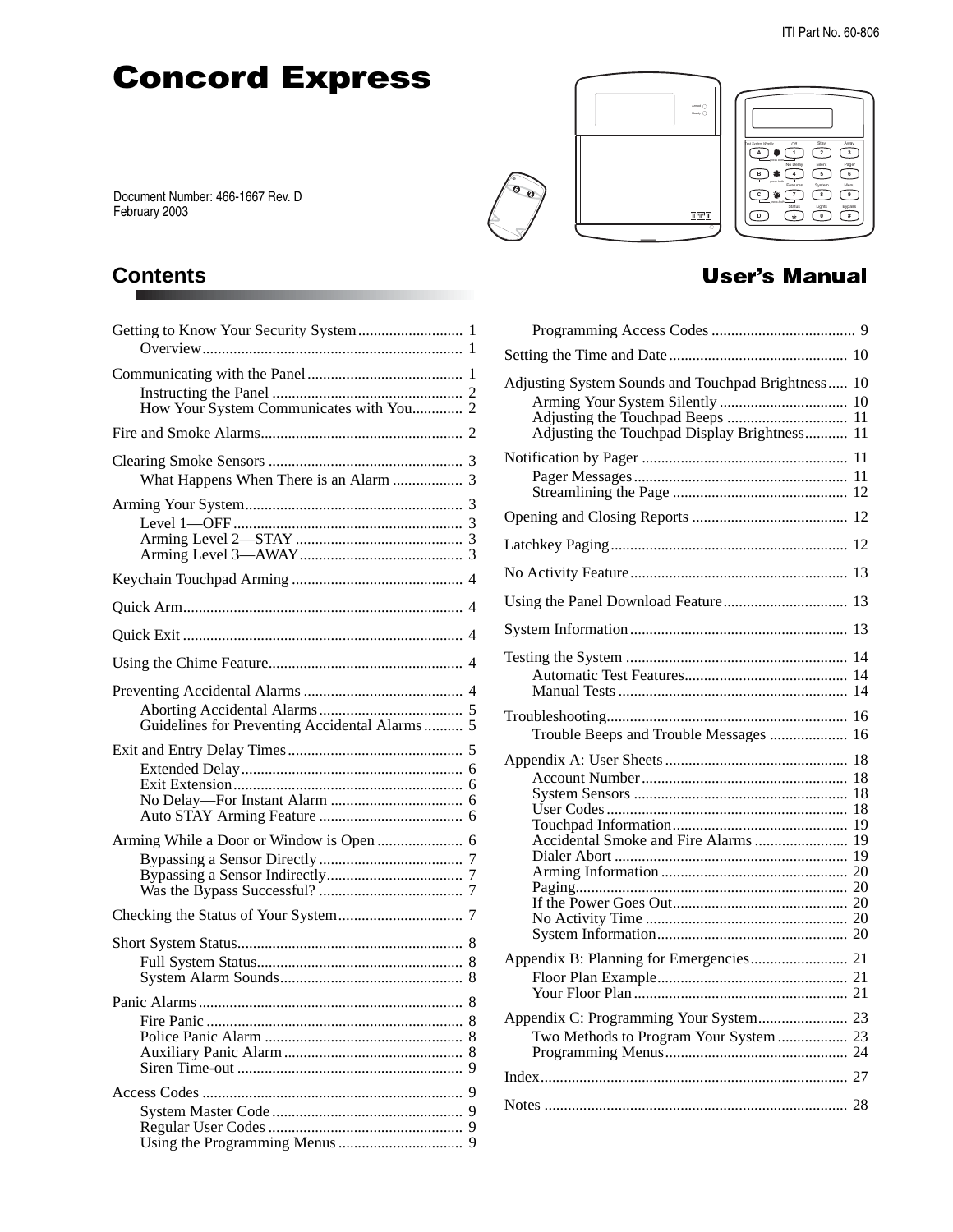### **FCC Notices**

#### **FCC Part 15 Information to the User**

Changes or modifications not expressly approved by Interlogix Inc. can void the user's authority to operate the equipment.

#### **FCC Part 15 Class B**

This equipment has been tested and found to comply with the limits for a Class B digital device, pursuant to part 15 of the FCC Rules. These limits are designed to provide reasonable protection against interference in a residential installation.

This equipment generates, uses, and can radiate radio frequency energy and, if not installed and used in accordance with the instructions, may cause harmful interference to radio communications. However, there is no guarantee that interference will not occur in a particular installation.

If this equipment does cause harmful interference to radio or television reception, which can be determined by turning the equipment off and on, the user is encouraged to try to correct the interference by one or more of the following measures:

- Reorient or relocate the receiving antenna.
- Increase the separation between the equipment and receiver.
- Connect the affected equipment and the panel receiver to separate outlets, on different branch circuits.
- Consult the dealer or an experienced radio/TV technician for help.

#### **ACTA Part 68**

This equipment complies with Part 68 of the FCC Rules. Located on this equipment is a label that contains, among other information, the FCC registration number and the ringer equivalence number (REN) for this equipment. If requested, this information must be provided to the telephone company.

#### FCC Part 68 Registration No. B4ZUSA-27621-AL-E REN: 0.2B

The REN is used to determine the maximum number of devices that may be connected to your telephone line. Excessive RENs on a telephone line may result in devices not ringing in response to an incoming call. In most areas, the sum of all device RENs should not exceed five (5.0). To be certain of the number of devices that may be connected to a line, as determined by the total RENs, contact the local telephone company. For products approved after July 23, 2001, the REN for this product is part of the product identifier that has the format US:AAAEQ##TXXXX. The digits represented by ## are the REN without a decimal point (e.g., 03 is a REN of 0.3). For earlier products, the REN is separately shown on the label.

A plug and jack used to connect this equipment to the premises wiring and telephone network must comply with the applicable FCC Part 68 rules and requirements as adopted by ACTA. A compliant telephone cord and modular plug is provided with this product. It is designed to be connected to a compliant modular jack that is also compliant. See the Installation Instructions for details.

Alarm dialing equipment must be able to seize the telephone line and place a call in an emergency situation. It must be able to do this even if other equipment (telephone, answering system, computer modem, etc.) already has the telephone line in use. To do so, alarm dialing equipment must be connected to a properly installed RJ31X jack that is electrically in series and ahead of all other equipment attached to the same telephone line. Proper installation is depicted in the following diagram. If you have any questions concerning these instructions, consult your local telephone company or a qualified installer about installing an RJ31X jack and alarm dialing equipment for you.



If this equipment causes harm to the telephone network, the telephone company may temporarily disconnect your service. If possible, you will be notified in advance. When advance notice is not practical, you will be notified as soon as possible. You will also be advised of your right to file a complaint with the FCC.

The telephone company may make changes in its facilities, equipment, operations, or procedures that could affect the operation of the equipment. You will be given advance notice in order to maintain uninterrupted service.

If you experience trouble with this equipment, please contact the company that installed the equipment for service and/or repair information. The telephone company may ask you to disconnect this equipment from the network until the problem has been corrected or you are sure that the equipment is not malfunctioning.

This equipment may not be used on coin service provided by the telephone company. Connection to party lines is subject to state tariffs.



GE Interlogix

© 2003 GE Interlogix. Concord and SnapCard are trademarks of GE Interlogix. All other trademarks are properties of their owners.

All rights reserved.

2266 Second Street North North Saint Paul, MN 55109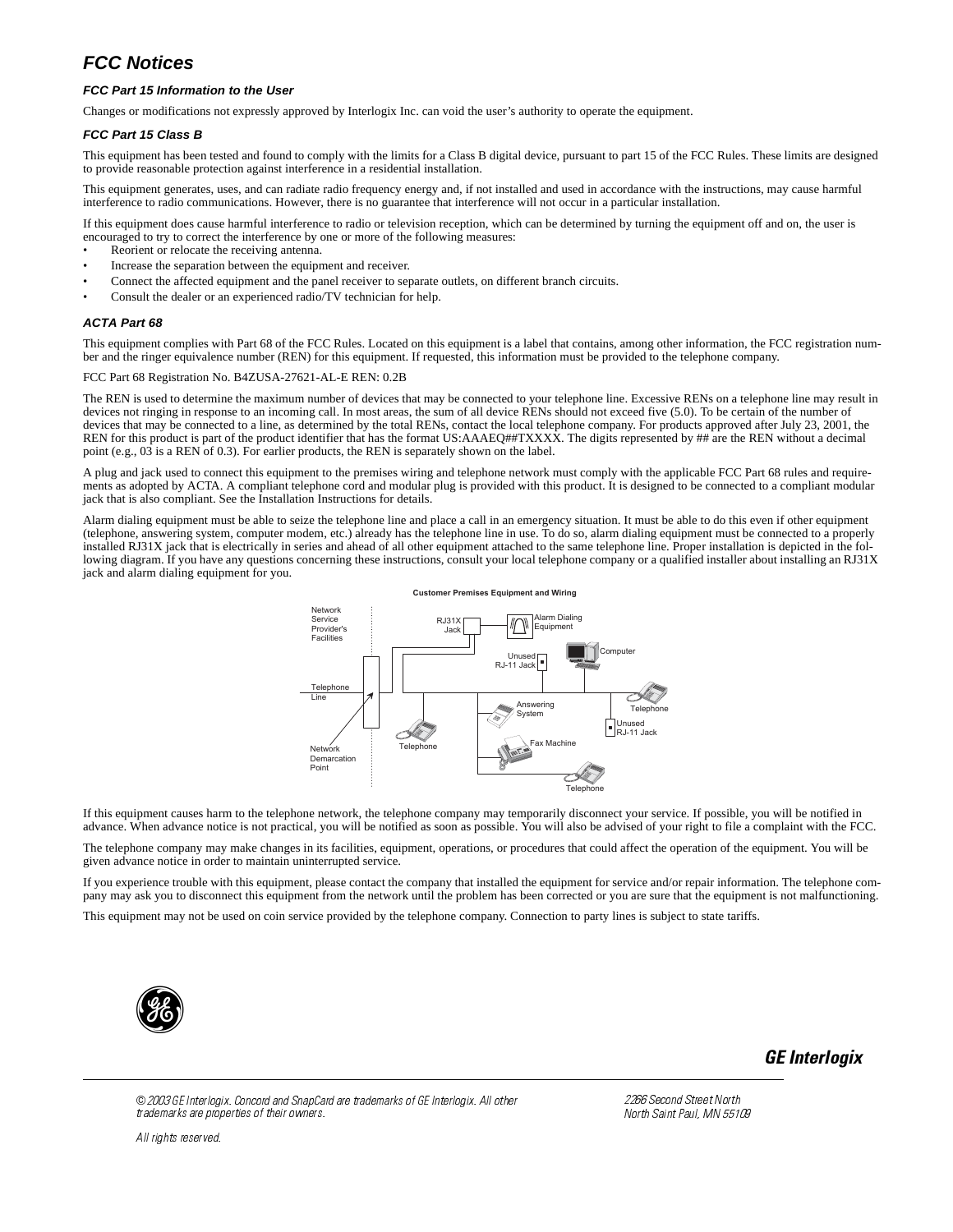#### **Canada Notice**

The Canadian Department of Communications label identifies certified equipment. This certification means that the equipment meets certain telecommunications network protective, operational, and safety requirements. The department does not guarantee the equipment will operate to the user's satisfaction.

Before installing this equipment, users should ensure that it is permissible to be connected to the facilities of the local telecommunications company. The equipment must also be installed using an acceptable method of connection. In some cases, the company's inside wiring associated with a single-line individual service may be extended by means of a certified connector assembly (telephone extension cord). The customer should be aware that compliance with the above conditions may not prevent degradation of service in some situations.

Repairs to certified equipment should be made by an authorized Canadian maintenance facility designated by the supplier. Any repairs or alterations made by the user to this equipment, or equipment malfunctions, may give the telecommunications company cause to request the user to disconnect the equipment.

For your protection, make sure that the electrical ground connections of the power utility, telephone lines, and internal metallic water pipe system, if present, are connected together



! **Do not attempt to make connections yourself. Contact the appropriate electrician or electric inspections authority.**

The Load Number (LN) assigned to each terminal device denotes the percentage of the total load to be connected to a telephone loop which is used by the device, to prevent overloading. The termination on a loop may consist of any combination of devices subject only to the requirement that the total of the LNs of all the devices does not exceed 100. Load Number: .1 *The term "IC:" before the certification/registration number only signifies that the Industry Canada technical specifications were met.* IC: 867A 787SIMON

"AVIS: - L ´étiquette du ministère des Communications du Canada identifie le matériel homologué. Cette étiquette certifie que le matériel est conforme a certaines normes de protection, d ´ exploitation et de sécurité des réseaux de télécommunications. Le ministère n ´ assure toutefois pas que le matériel fonctionnera a la satisfaction de l ´ utilisateur.

Avant d ´ installer ce matériel, l ´utilisateur doit s ´ assurer qu´ il est permis de le raccorder aux installations de l ´ enterprise locale de télécommunication. Le matériel doit également etre installé en suivant une méthod acceptée de raccordement. Dans certains cas, les fils intérieurs de l´ enterprise utilisés pour un service individuel a ligne unique peuvent etre prolongés au moyen d´ un dispositif homologué de raccordement (cordon prolongateur téléphonique interne). L ´ abonné ne doit pas oublier qu<sup>2</sup> il est possible que la conformité aux conditions énoncées ci-dessus n <sup>2</sup> empechent pas le dégradation du service dans certaines situations. Actuellement, les enterprises de télécommunication ne permettent pas que l ´ on raccorde leur matériel a des jacks d ´ abonné, sauf dans les cas précis prévus pas les tarrifs particuliers de ces enterprises.

Les réparations de matériel homologué doivent etre effectuées pas un centre d'entretien canadien autorisé désigné par le fournisseur. La compagne de télécommunications peut demander a l <sup>*'*</sup> utilisateur de débrancher un appareil a la suite de réparations ou de modifications effectuées par l <sup>'</sup> utilisateur ou a cause de mauvais fonctionnement.

Pour sa propre protection, l ´utilisateur doit s ´assurer que tous les fils de mise a la terre de la source d ´énergie électrique, des lignes téléphoniques et des canalisations d ´´ eau métalliques, s ´ il y en a, sont raccordés ensemble. Cette précaution est particulièrement importante dans les régions rurales.

Avertissment. - L 'utilisateur ne doit pas tenter de faire ces raccordements lui-meme; il doit avoir recours a un service d 'inspection des installations électriques, ou a electricien, selon le cas".

Une note explicative sur les indices de charge (voir 1.6) et leur emploi, a l  $\dot{\ }$  intention des utilisateurs du matériel terminal, doit etre incluse dans l  $\dot{\ }$  information qui accompagne le materiel homologué. La note pourrait etre rédigée selon le modèle suivant:

"L ´ indice de charge (IC) assigné a chaque dispositif terminal indique, pour éviter toute surcharge, le pourcentage de la charge totale qui peut etre raccordée a un circuit téléphonique bouclé utilisé par ce dispositif. La terminaison du circuit bouclé peut etre constituée de n ´ import somme des indices de charge de l ´ ensemble des dispositifs ne dépasse pas 100."

L ´ Indice de charge de cet produit est \_\_\_\_\_\_\_\_\_\_\_\_.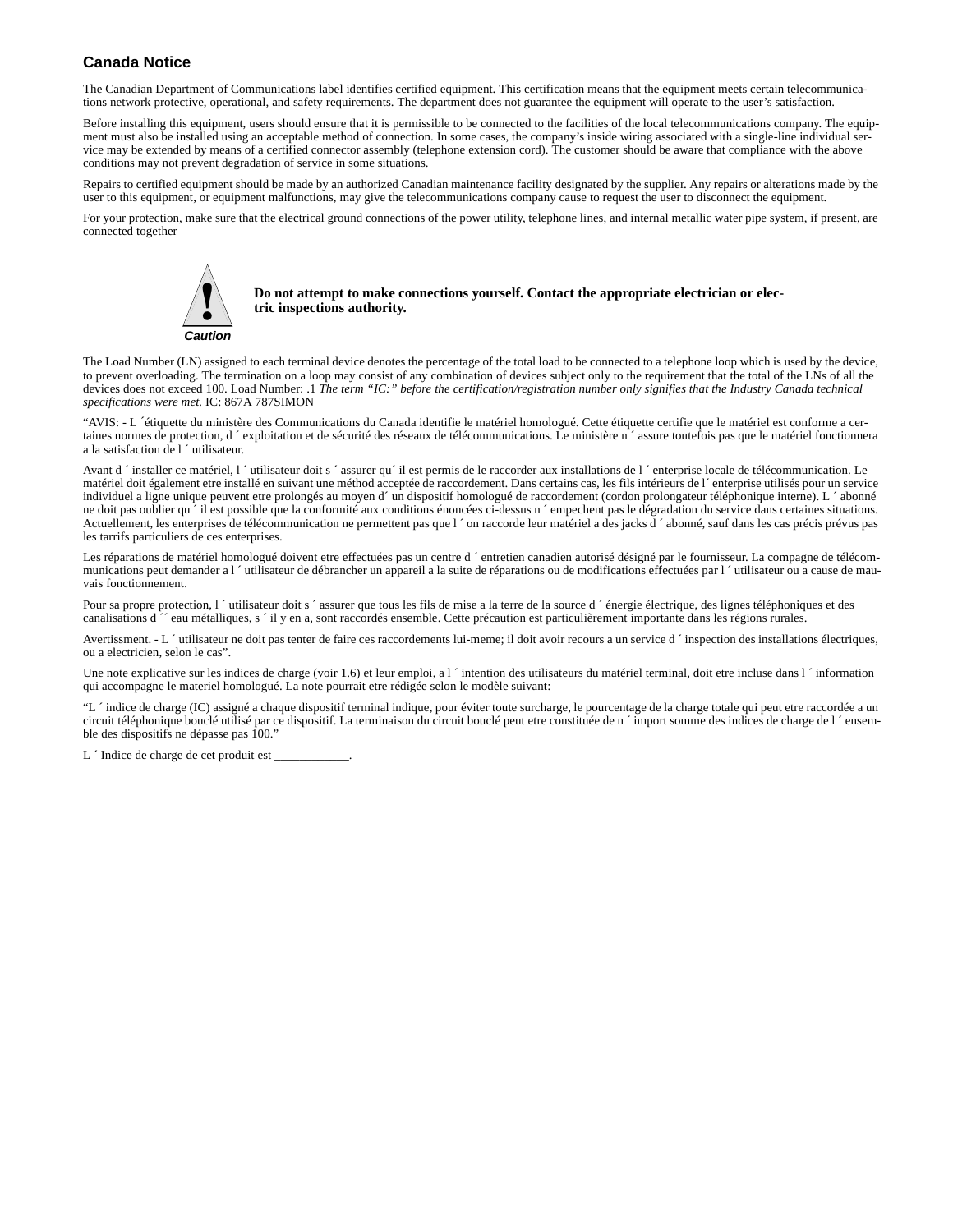| To do this:                                       | Press:                                                                                                                                         |
|---------------------------------------------------|------------------------------------------------------------------------------------------------------------------------------------------------|
| Disarm the system.<br>Cancel an accidental alarm. | $\Box$ + Code                                                                                                                                  |
| Arm to Level 2-STAY.                              | $2 + Code$                                                                                                                                     |
| Arm to Level 3-AWAY.                              | $3 + Code$                                                                                                                                     |
| Send a police alarm.                              | Press and hold both POLICE<br>buttons for 2 seconds.                                                                                           |
| Send an auxiliary alarm.                          | Press and hold both AUXILIARY<br>buttons for 2 seconds.                                                                                        |
| Send a fire alarm.                                | Press and hold both FIRE<br>buttons for 2 seconds.                                                                                             |
| Arm system with No Delay.                         | $2 + Code + 4$ or<br>$\boxed{3}$ + Code + $\boxed{4}$                                                                                          |
| Arm system to send a<br>Latchkey page.            | $2 + Code + 6$ or<br>$\boxed{3}$ + Code + $\boxed{6}$                                                                                          |
| Bypass a sensor.                                  | <i>Indirectly:</i> $[2] + Code + \overline{\#}$ or<br>$3 + Code + \overline{2}$<br>$\overline{\mathbf{H}}$ + Code + Sensor Number<br>Directly: |
| Arm system silently.                              | $\boxed{5}$ + $\boxed{2}$ + Code or<br>$\boxed{5} + \boxed{3} + C_0 d$ e                                                                       |
| Check the system status.                          | *∣                                                                                                                                             |
| Turn Chime on/off.                                | $\sqrt{7} + \sqrt{1}$                                                                                                                          |
| Check alarm memory.                               | $\sqrt{7} + \sqrt{6}$                                                                                                                          |
| Initiate a phone test.                            | $\boxed{8}$ + Code + $\boxed{2}$                                                                                                               |
| Initiate a sensor test.                           | $\sqrt{8}$ + Code + $\sqrt{3}$                                                                                                                 |
| Turn lights on/off                                | $\overline{0}$ + $\overline{0}$                                                                                                                |

## **Commands at a Glance**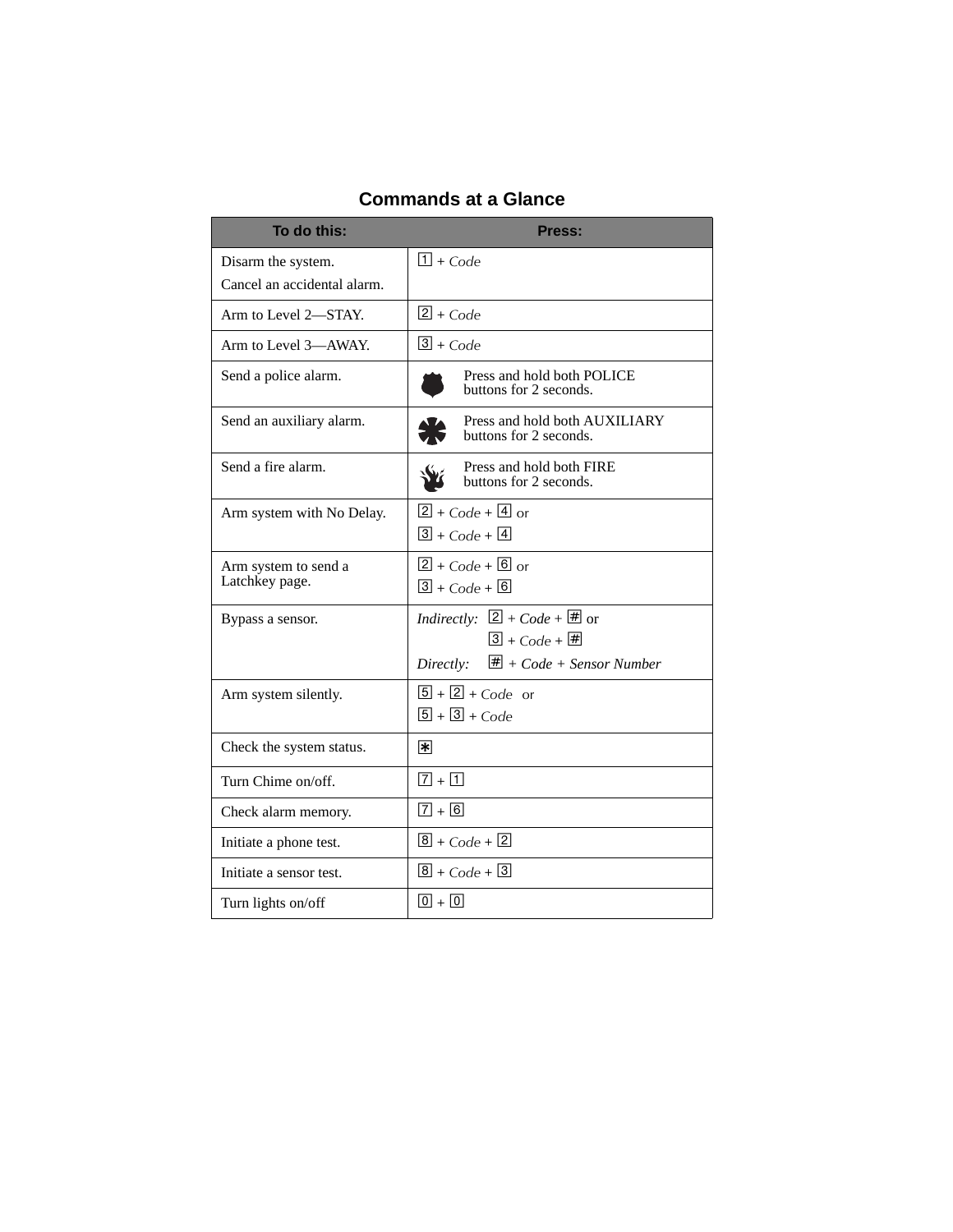## **Getting to Know Your Security System**

This manual describes how to operate your system. It describes basic arming and disarming commands as well as how to program system features.

The dealer or installer may have already discussed the details of your system with you. Record your system details in the User Sheets located in Appendix A.

### **Overview**

Your security system is made up of different parts. Each plays a special role in the system's operation:

The **panel** is at the heart of your sys-

tem. It stores the intelligence to monitor all the sensors and devices in the system. The panel is the piece of equipment that activates sirens and initiates a call to the central station in an alarm situation.



**Touchpads** are used to arm, disarm, and program your system.

Your system may use a wall-mounted touchpad that looks like one of these:



The first touchpad is called a fixed display touchpad. It communicates by using indicator lights, lighted text, and an 11-character display. The second touchpad is called an alphanumeric touchpad and communicates by displaying text on a two-line display.



Your system may also use wireless, handheld touchpads that can be carried from room to room.

Keychain touchpads are also wireless and are handy for simple arming and disarming functions. Keychain touchpads can be carried off-site.



The installer can program the keychain touchpad to send a Police or Auxiliary panic alarm.



Wireless panic button touchpads are dedicated to sending one signal only usually a Police or Auxiliary panic alarm. Panic button touchpads are usually kept near the user.

**Door and window sensors** protect the perimeter of your home by alerting the panel when a door or window is opened.



**Motion detectors** in hallways or rooms detect a person moving across the field of detection.

### **Environmental sensors** such as gas,

smoke, and heat detectors remain alert for the presence of fire or carbon monoxide 24 hours a day.



## **Communicating with the Panel**

Your system can be set up to communicate with you through:

- $\Box$  Status beeps
- Alarm sirens
- $\Box$  Touchpad text
- **Q** Pager information

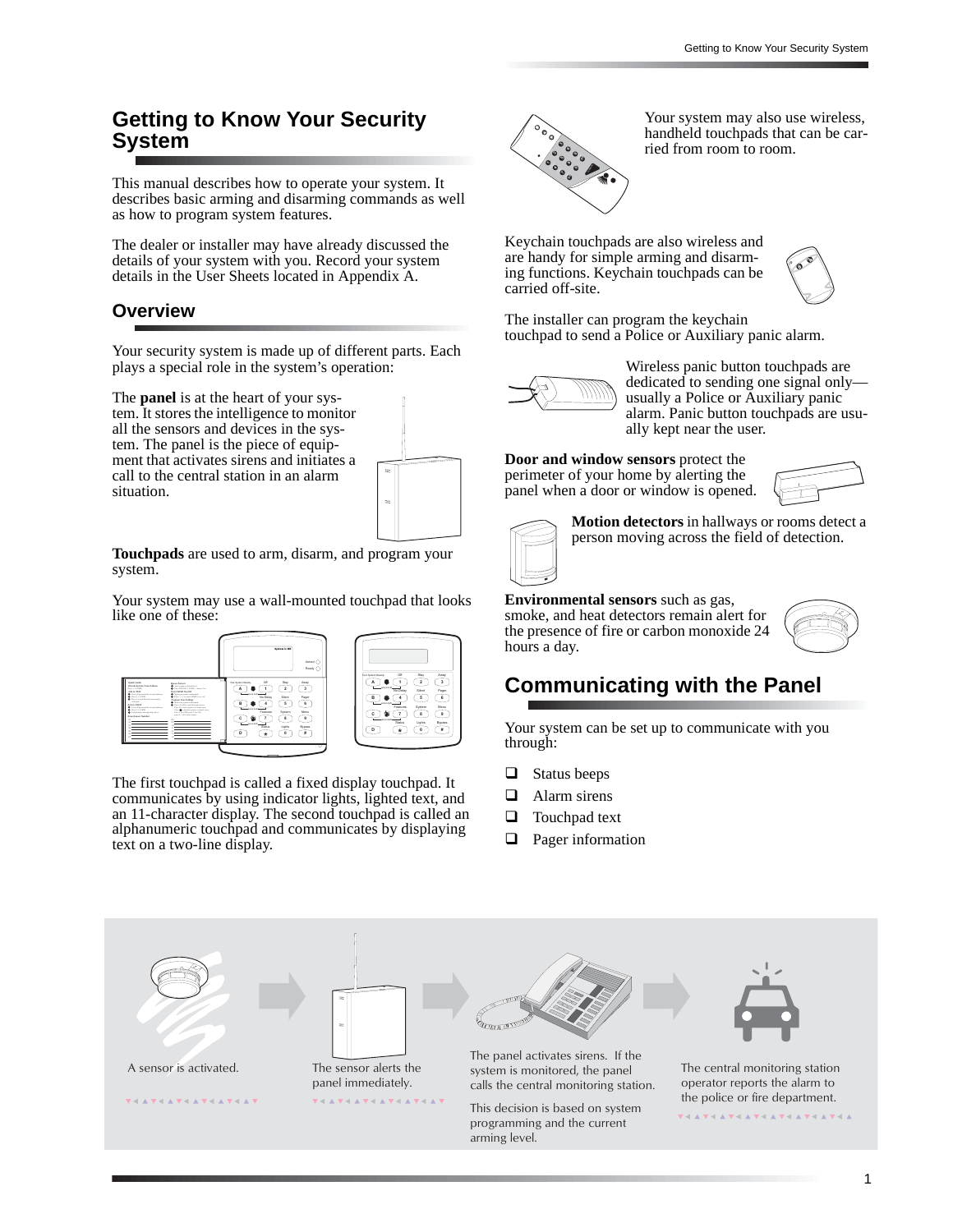### **Instructing the Panel**

Not just anyone can walk up to a touchpad and operate your security system. Before the system will process most commands, users are required to enter a pre-programmed 4-digit access code. See "Access Codes" for detailed information.

> Command T Access Code *AVALLA* **STARKTO**

Keychain touchpads that are enrolled as part of the system do not require an access code, but are usually kept in an individual's pocket or purse.

If you would rather use an actual key to arm and disarm the system, your security dealer can install a special key and keyswitch in your home.

#### **How Your System Communicates with You**

Touchpads and interior sirens produce a variety of operating beeps to inform you of different system states and operations. The fixed display touchpad also uses indicator lights.

#### **Key Beeps**

A Key beep is the tone you hear when you press a button on a touchpad. The sound confirms that the button was pressed adequately. Key beeps can be turned on or off by the installer.

#### **Status Beeps**

Status beeps from touchpads or sirens sound when there is a change in the current status of the system. Status beeps are not alarms, but they do warrant your attention.

There is more than one type of Status beep:

- $\Box$  Exit Delay beeps indicate that an arming command has been entered and the countdown to arming has begun.
- $\Box$  Entry Delay beeps indicate that you've entered the building and the countdown to an alarm has begun. (So disarm the system as soon as you get in!)
- $\Box$  Trouble beeps tell you that there is a problem with the system or one of its components.
- $\Box$  Chime feature beeps tell you that a door was opened.
- $\Box$  Protest beeps inform you that you're trying to arm the system while there is an open door or window.
- Sensor test beeps are the sound the system makes during a sensor test to indicate that a sensor was tested properly.

Status beeps are described in more detail throughout the manual.

#### **Pager Notification**

Your system can dial the phone numbers of three different pagers to notify users of events they may want to be aware of. Some of the events include:

- $\Box$  when the system is disarmed,
- $\Box$  when the system is armed,
- $\Box$  trouble conditions in the system, and
- alarm conditions.
- For more information, see "Notification by Pager."

#### **Indicator Lights**

The fixed display touchpad used with Concord™ Express Systems includes ARMED and READY indicator LEDs (light emitting diodes) that provide instant feedback.

#### **ARMED**

The red LED is the ARMED indicator. It will flash during the exit delay when you are arming the system to level 2 (STAY) or level 3 (AWAY). It will also flash during the entry delay, before you disarm your system.

The arming indicator will stop flashing—but will remain on—when the exit delay expires and the system is armed.

The arming indicator will be off when the system is disarmed.

#### **READY**

The green LED is the READY indicator. It will be on whenever the system is functioning normally. The ready indicator shuts off if the system detects a trouble condition.

#### Note

Any time you notice that the ready light is not on, you should press the STATUS button to find out what the trouble condition is.

## **Fire and Smoke Alarms**

If your system contains smoke and fire sensors, it monitors the premises for smoke and fire alarms 24 hours a day and in all arming levels.

These alarms cannot be cancelled or aborted and are *always* reported to the central station. Since many communities charge for dispatching the fire department in error, your dealer may give you specific instructions to follow in the event of an accidental smoke or fire alarm. Record these instructions in the Appendix A User Sheets under "Accidental Smoke and Fire Alarms."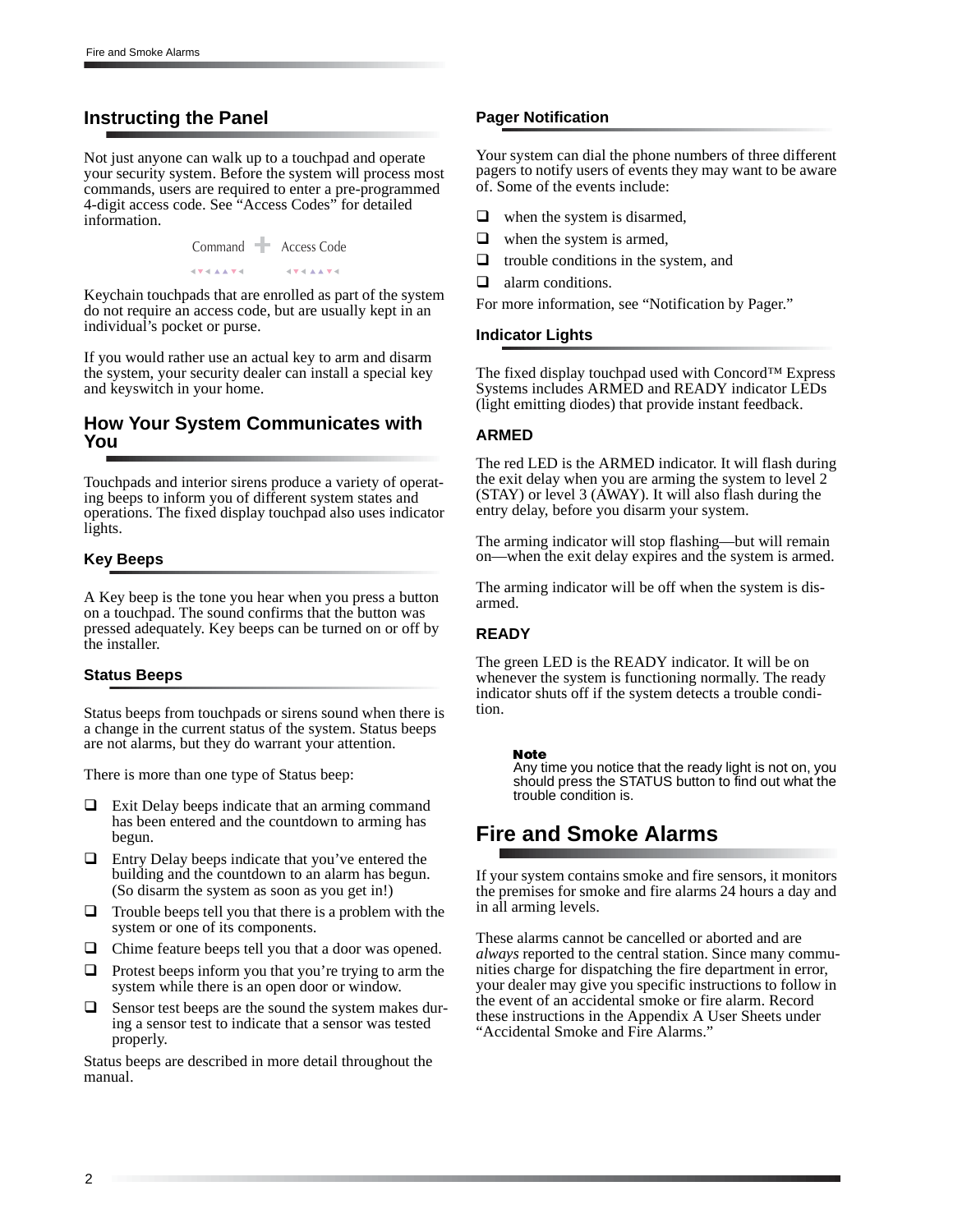## **Clearing Smoke Sensors**



Once a smoke sensor has been in alarm, it is considered "Open" or in "Trouble" until it is reset:

Press  $\lfloor 1 \rfloor$  + *Code* once to silence the alarm, then press  $\boxed{1}$  + *Code* again to reset the smoke sensor.

### **What Happens When There is an Alarm**

In the event of an alarm, several things happen at once:

- $\Box$  Sirens and hardwired touchpads emit emergency tones
- $\Box$  Panel notifies the central station for help.\*
- $\Box$  Message appears on fixed display or alphanumeric touchpads.
	- *\* Your system may or may not be monitored. If it is not monitored, no call will be made.*

## **Arming Your System**

Since your security needs may vary throughout the day, the system was designed with three arming levels. By arming your system to a particular level, only those sensors programmed to detect in that arming level will report alarms.

### **Level 1—OFF**

Use Level 1 when intrusion detection is not necessary. For example, on an active Saturday morning—kids playing inside and out; someone working in the garage; various house projects going on.

Even though Level 1 disarms the system, your system continues to monitor for fire, smoke, carbon monoxide, and/or panic alarms if your system has these devices installed.

Here are some other situations in which you'd set the system to Level 1—OFF:

- *Upon entering your armed home or business.* When entering the armed premises through a designated delay door, the entry delay time begins. Entry Delay beeps remind you to disarm the system.
- *Before opening a door or window while inside or outside the armed home or business***.** When you wake up in the morning and want to get your newspaper, you must disarm the system before opening the door to prevent an accidental alarm. (See the section on "Preventing Accidental Alarms" if you would like to be able to leave quickly when the system is armed.)
- *To stop sirens and cancel an alarm.* When an alarm condition occurs, disarming the system turns off any sirens.

#### **To disarm to Level 1—OFF using a touchpad:**

- 1. Press  $\Box$ . Touchpads display "Enter Code."
- 2. Enter your access code. Touchpads display date and time or programmed text.
- 3. The system sounds one long beep.

### **Arming Level 2—STAY**

There are times when you want intrusion protection, but still want the freedom to move around within your house without setting off an alarm. For example, in the evening when your family is inside for the night. In this and similar situations, arm your system to 2—STAY.

#### **To arm to Level 2—STAY using a touchpad:**

- 1. Close all protected perimeter doors and windows.
- 2. Press 2 at any touchpad. Touchpads display, "Enter Code."
- 3. Enter your access code. Touchpads display, "Armed to STAY."
- 4. The system sounds two short beeps. ARMED indicators on fixed display touchpads will light (indicator will flash during the exit delay). The exit beeps begin.
- 5. If leaving the premises, exit through a designated delay door immediately.

### **Arming Level 3—AWAY**

At other times, you want every sensor to be alert: When the family is away from home, or, in a business, after closing time.

In this and similar situations, set your system to 3—AWAY for maximum protection. All sensors are active—perimeter door and window sensors, and interior motion detectors.

#### **To arm to Level 3—AWAY using a touchpad:**

- 1. Close all perimeter doors and windows.
- 2. Press 3 at any touchpad. Touchpads display, "Enter Code."
- 3. Enter your access code. Touchpads display, "Armed to AWAY."
- 4. The system sounds three short beeps. ARMED indicators on fixed display touchpads will light (indicator will flash during the exit delay). The exit beeps begin.
- 5. Exit through a designated delay door immediately.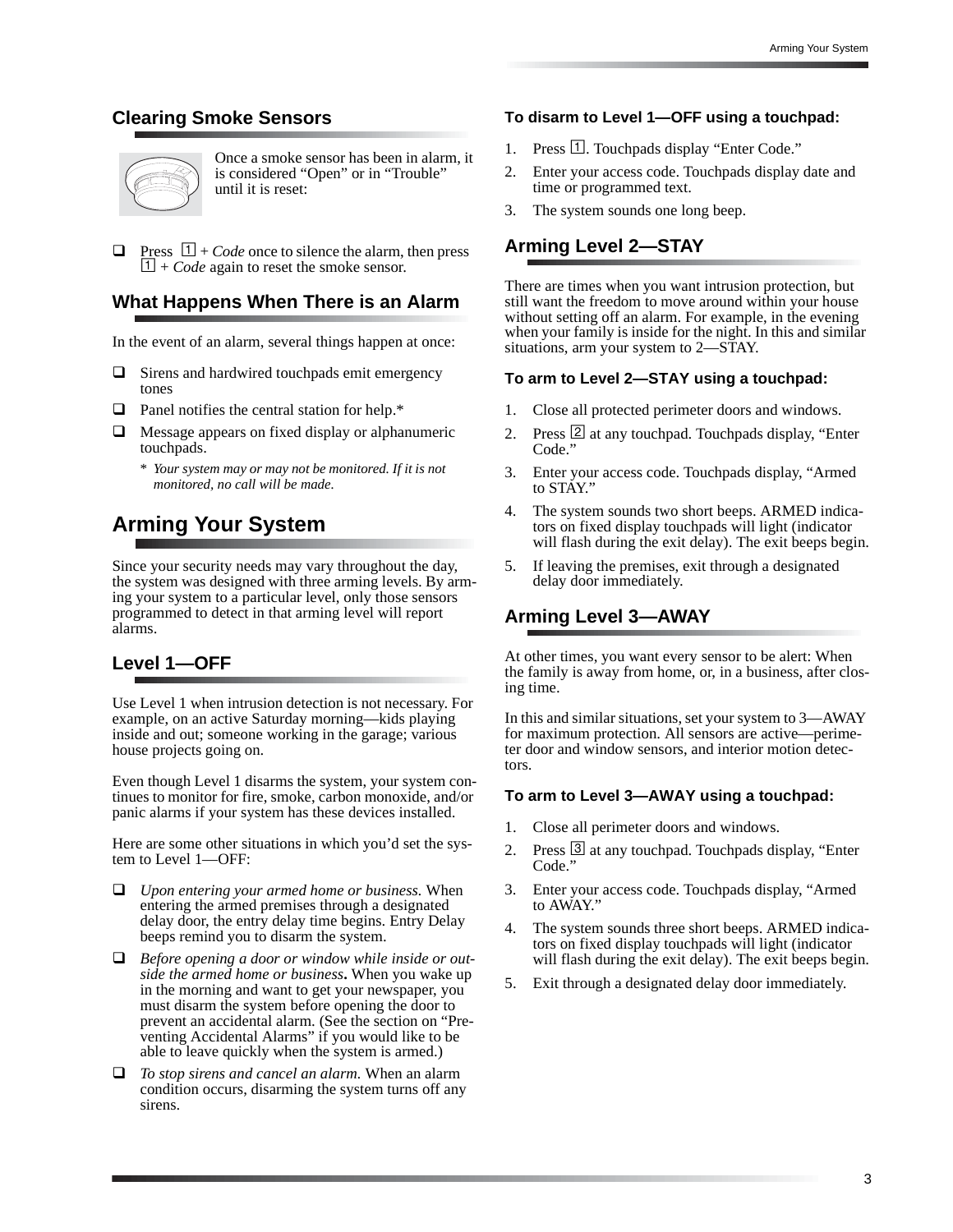## **Keychain Touchpad Arming**



To disarm your system with a keychain touchpad, press the Unlock button.

Your installer can set up your keychain touchpad to arm the system in one of two ways:

- 1. Press the Lock button to arm the system directly to Level 3 with no Exit delay. Using this method, you would not be able to arm to Level 2.
- 2. Press the Lock button to increase the arming level each time it is pressed (Level 1 to Level 2, or Level 2 to Level 3). The Exit delay time would be applied.

## **Quick Arm**

Your system may be set up so that you're able to arm the system without using an access code.

#### **To use Quick Arm:**

**Increase the arming level by simply pressing 2 or 3** at any touchpad.

Decreasing the arming level requires that the user enter a code.

## **Quick Exit**

Note

In UL Listed systems, this feature is disabled.

Your system may be set up so that when your system is armed to Level 2—STAY, you're able to press  $\boxed{D}$  on any touchpad and simply walk out of the door without having to disarm and rearm the system.

This is useful when your system is armed and you want to quickly pop outside to pick up the newspaper without disarming your system.

#### Important !

If you step outside and are planning to come back in, do not close the door behind you!

#### **To use Quick Exit:**

When the system is armed to 2—STAY, press  $\Box$  at any touchpad. You will begin to hear one beep every five seconds. These beeps will continue throughout the 2 minute Quick Exit interval.

#### Note

Opening the door without pressing  $\mathbb D$  will cause the entry delay to begin.

- 2. Open the door and go outside. *Leave the door open if you are planning to come back in!*
- 3. Come back in within two minutes and close the door. The system will rearm to 2—STAY.



To use Quick Exit

D l

In Level 2-HOME, simply press  $\overline{D}$ before opening the door. The door must be closed again within 2 minutes to avoid alarm.

Contact your dealer if you'd like to use this feature.

## **Using the Chime Feature**

Turning on the Chime feature is like having bells on every protected door and window. When this feature is on, sirens and speakers sound 2 beeps whenever anyone opens a protected door or window.

The Chime feature works only in Level 1—OFF.

#### **To turn Chime on/off:**

 While in Level 1—OFF, from any touchpad, press  $\boxed{7} + \boxed{1}$ . While the Chime feature is on, touchpads display, "CHIME IS ON" or "Chime."

When the system is armed again, Chime becomes deactivated.

#### **Chime-On-Close**

The Chime-On-Close feature works like the regular Chime feature, but in addition to the double beeps heard upon opening a protected door or window, the system sounds one long beep when the door or window is closed again.

You can turn the Chime-On-Close feature on or off from the programming menu. Refer to Appendix C, "Programming Menus" for information on programming your system.

## **Preventing Accidental Alarms**

Your security system is engineered with advanced technology that reduces the chance of an accidental alarm caused by a technical problem. In wireless systems, this technology prevents other devices, such as garage door openers, ham radios, television remote controls, and cellular phones, from interfering with your security system.

Most accidental alarms occur when leaving the house after arming the system, or upon returning, before disarming the system.

If, for example, you arm the system, then run upstairs for something you forgot, the Exit Delay time may expire. Once the Exit Delay expires, opening an armed door or moving in front of a motion detector will cause an alarm.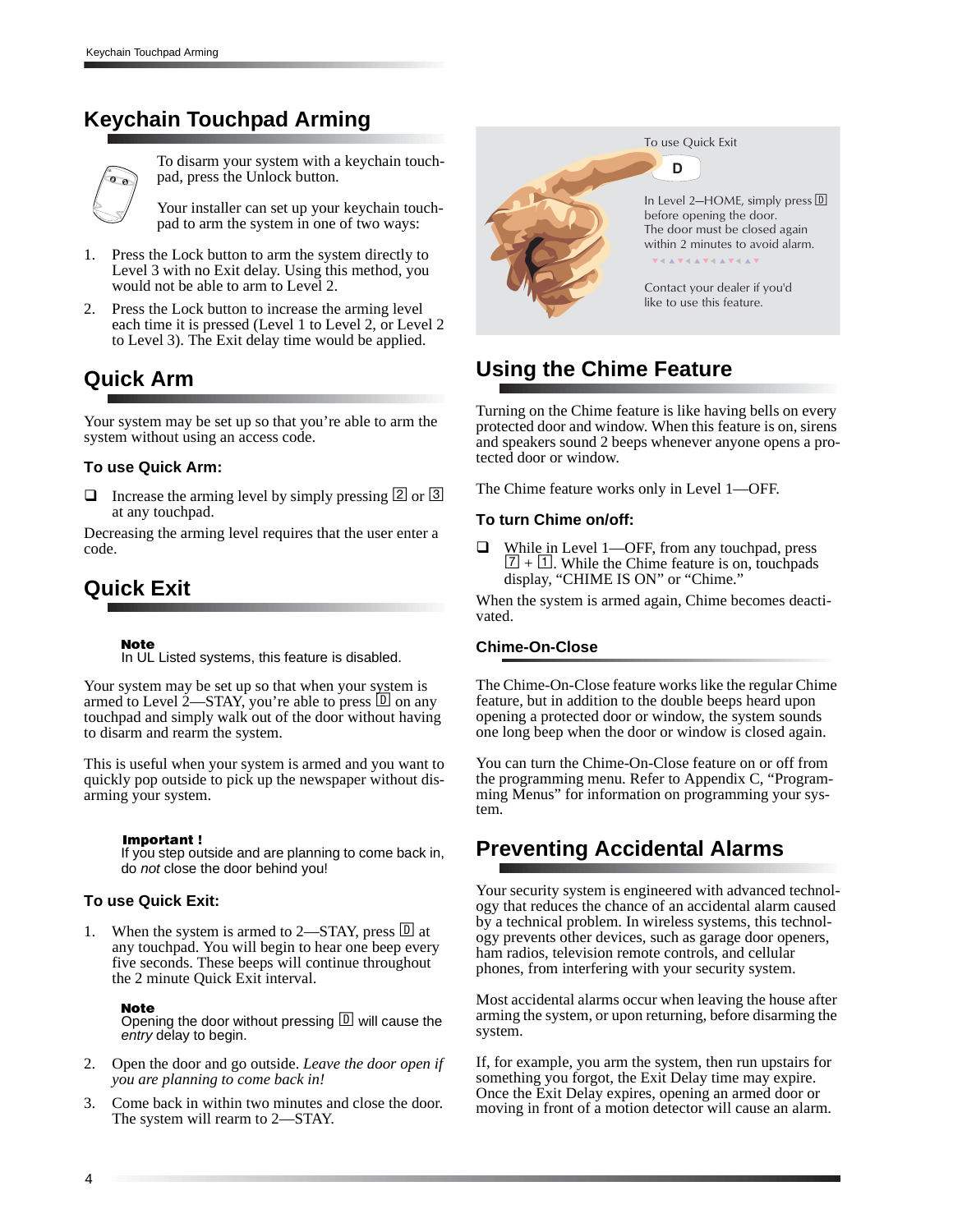### **Aborting Accidental Alarms**

Your system can be set up with the opportunity to abort an accidental intrusion, Police or Auxiliary alarm.

If the Dialer Abort feature is turned on, disarming the system within a specified time period will silence the siren and prevent the alarm from being reported to the central monitoring station (thus aborting the alarm). See "Alarm Information" in Appendix A to determine if this feature is enabled for your system.

Fire alarms caused by smoke sensors, fire panic alarms, and heat sensors cannot be aborted. Disarming a fire alarm will silence the siren, but fire alarms are *always* reported. If an accidental fire alarm has sounded, follow the procedures of your central monitoring station to prevent a false dispatch.

#### **To cancel an alarm:**

 $\Box$  Press  $\Box$  + *Code*.

#### **Guidelines for Preventing Accidental Alarms**

Following these guidelines will go a long way toward preventing accidental alarms.

- $\Box$  Close doors and windows before you leave your house.
- $\Box$  When getting ready to leave the house, gather the things you want to take with you so you can exit immediately after arming the system.
- $\Box$  Always enter and exit within the programmed delay times.
- Make sure you leave through a door that has a delay time set for it. If you arm your system, then leave through a door without a delay time, an alarm will immediately sound.
- $\Box$  When you return, immediately disarm your system.
- $\Box$  Be aware of the devices in your security system and learn how each one operates.
- $\Box$  Listen to system beeps. Take note of any touchpad messages or lights that indicate the current system status.
- $\Box$  If you have pets, ask your installer if you need pet lenses in your motion detectors. Pets climb higher than you may guess, causing alarms when you are away.
- $\Box$  Check the location of your smoke detectors. Smoke detectors near bathrooms can be tripped by steam from a shower. Smoke detectors near the kitchen can be tripped by cooking smoke.

Refer to the User Sheet in Appendix A to determine what the specific settings are for your system.

## **Exit and Entry Delay Times**



After arming your system, you need time to exit the building so you won't set off an alarm. Likewise, upon returning to your home or business, you'll need enough time to open the door and get to a touchpad to disarm the system.

- The *Exit Delay* is a period of time long enough to let you leave through a designated delay door after arming the system.
- $\Box$  The *Entry Delay* is a period of time long enough to let you unlock a designated delay door and get to a touchpad to disarm the system.

#### **Exit Delay Example**

You're about to go on an errand. You are inside your house and have just armed the system to Level 3—AWAY.

The interior sirens and touchpads sound three quick status beeps, telling you that the system accepted the command and has started the Exit Delay time.

During the Exit Delay time, the system sounds one short beep every 4 seconds. The red ARMED indicator light on fixed display touchpads will flash. During the last seconds of the delay time, the beeps will accelerate to one per second. Exit the premises immediately.

At the end of the Exit Delay, you'll hear three more quick status beeps. These beeps indicate that the Exit Delay has ended. The ARMED indicator light on fixed display touchpads will stop flashing and remain on. Opening an armed door or window after the Exit Delay has expired will cause an alarm.

|               | $B$ $E$ $E$ $P$ $S$        | $\bullet\bullet\bullet$ |
|---------------|----------------------------|-------------------------|
| After arming, | During the Exit Delay,     | 3 quick status          |
| you'll hear   | you'll hear one beep every | beeps sound             |
| 3 quick       | four seconds.              | before the system       |
| status beeps. | Leave the premises now.    | is armed.               |

#### **Entry Delay Example**

You are returning to your house that is armed to Level 3— AWAY. When you unlock and enter the designated delay door, the interior sirens and touchpads sound two short beeps every two seconds. The red ARMED indicator light on fixed display touchpads will flash. This tells you that the Entry Delay time has begun and reminds you to disarm the system to avoid setting off an alarm.

During the last 10 seconds of Entry Delay, you'll hear two short beeps every second.

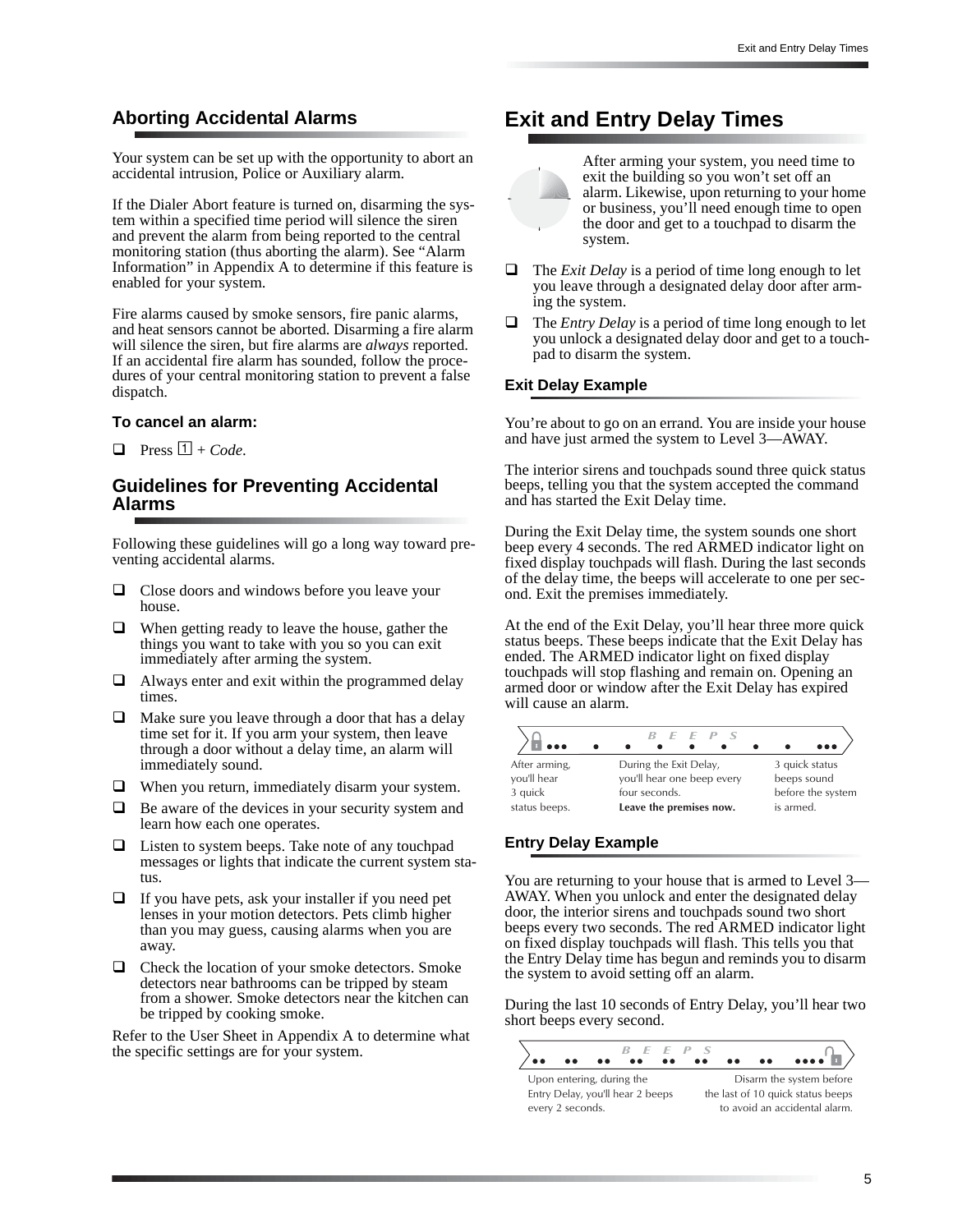Your installer will work with you to decide which door(s) should be delay door(s), and determine the delay times that will work best for you and your family. Then, the installer will program the Exit and Entry Delay times into your system.

### **Extended Delay**



In some situations, additional time is needed to arm or disarm the system from, for example, a protected outside gate or door. In these instances, the installer can program an extended delay, giving as much as 16 minutes to exit or disarm the system before setting off an alarm.

Refer to the Appendix A User Sheets, "Delay Doors and Delay Time Settings," for a list of actual exit delay times.

### **Exit Extension**

Note **I**n UL Listed systems, this feature is disabled.

Your system may be set up so that the exit delay time is restarted if you reopen the delay door during the initial exit delay time.

This is useful if, after arming the system, you walk out the door, then remember something you forgot inside. You can reenter and exit through the delay door without disarming and rearming the system.

#### Note

The Exit Extension will work on the first re-entry only.

If your system is not using this feature, you must disarm the system when you reenter the armed premises to avoid setting off an alarm.

### **No Delay—For Instant Alarm**



You can choose to turn off the Entry and Exit Delays, causing the delay doors to arm immediately. Anyone entering the house through the delay door when the system is set to No Delay would immediately cause an alarm.

No Delay is normally used:

- $\Box$  When you're staying at home, after you've armed the system.
- When you're arming and disarming your house from the outside. (You must have a wireless touchpad in order to do this.)

#### **Arming to Level 2 or 3 with No Delay:**

- 1. Close all perimeter doors and windows.
- 2. Exit the premises if arming to Level 3—AWAY.
- 3. Enter:  $\boxed{2}$  + *Code or*  $\boxed{3}$  + *Code*.

The system sounds two or three short beeps.

4. Immediately after hearing the beeps, press  $\boxed{4}$  for No Delay.

Touchpads display an arming message, such as "Armed to STAY No Delay" or "ARMED TO AWAY NO DELAY," for example. The ARMED indicator light on fixed display touchpads will light.

Changing the arming level will restore delay doors to their normal Exit and Entry Delay times.

## **Auto STAY Arming Feature**

The Auto STAY Arming feature helps cut down on false alarms in the event that you arm the system to 3—AWAY, but fail to leave during the exit delay time. Here's how it works:

*If you arm the system to Level 3—AWAY, and do not leave the premises within the exit delay time—*

| <b>If feature</b><br>turned on | The system can tell that no one opened and<br>closed a delay door within the delay time. It<br>assumes that someone is still inside and the<br>panel will arm to 2—STAY to avoid a false<br>alarm. |
|--------------------------------|----------------------------------------------------------------------------------------------------------------------------------------------------------------------------------------------------|
| If feature<br>turned<br>off    | The system arms to Level 3-AWAY<br>regardless of whether or not a delay door has<br>been opened and closed.                                                                                        |
|                                | Your movement inside the premises could<br>activate a motion detector, causing an alarm.                                                                                                           |

Your dealer can turn this feature on or off for you. See the "Arming Information" section of Appendix A to find out if this feature is currently enabled in your system.

## **Arming While a Door or Window is Open**



It is possible to arm your system while leaving a door or window open. This is useful if, for example, you like to sleep at night with the window open.

If the door or window has a sensor installed on it, the system must be told to ignore, or *bypass*, that sensor when it's open. All other sensors will remain active.

There are two methods for bypassing a sensor:

 **Directly** — After arming the system, bypass door/ window sensors *before* you open them. You must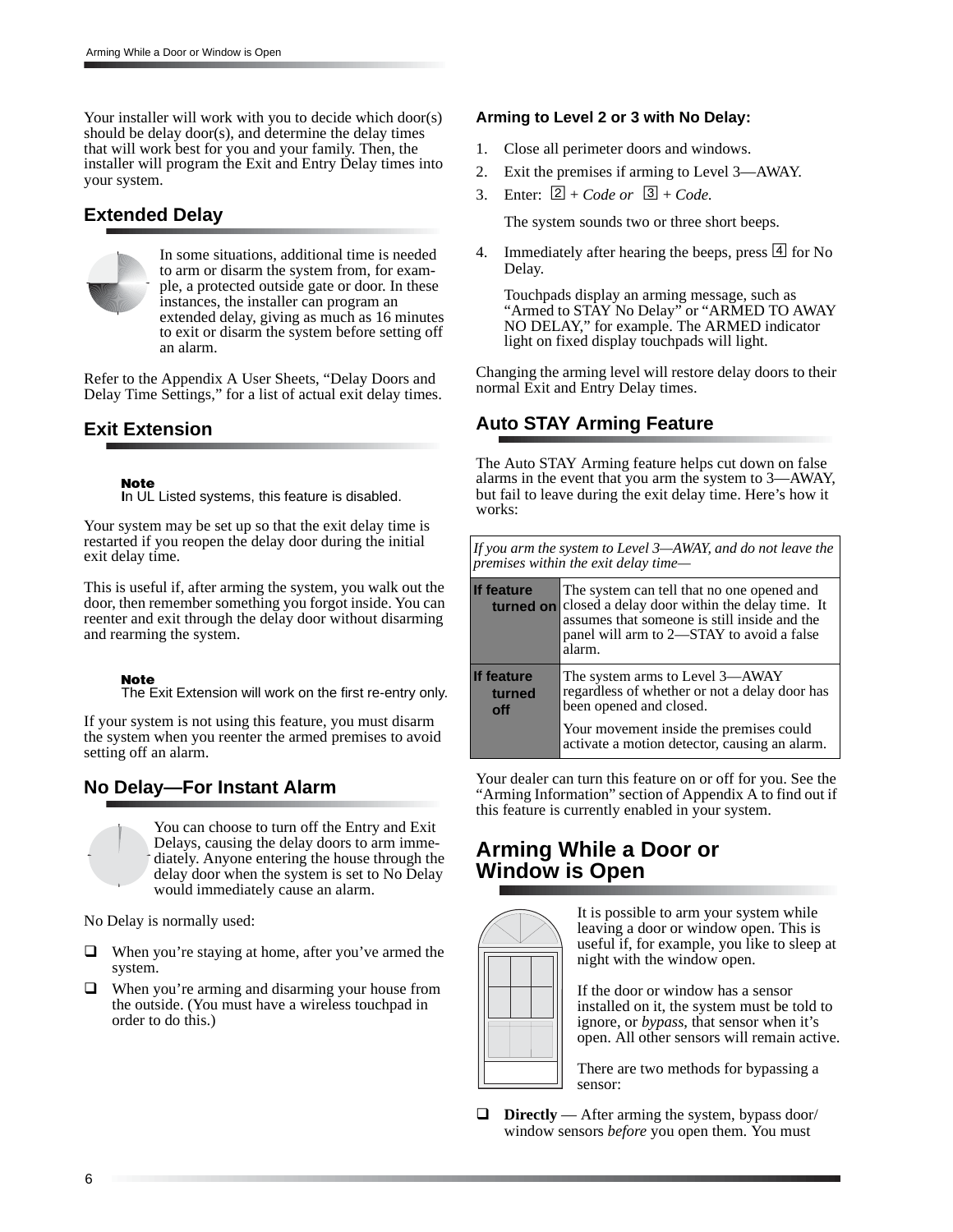know the sensor number of the door or window you wish to bypass. To bypass directly, the user code must have been given the Direct Bypassing attribute. See "Assigning the Direct Bypassing Attribute" for more information.

**Indirectly** — As you are arming, bypass sensors on already-open doors and window. This method should not be used in UL-listed installations.

**Note** 

When a sensor is bypassed, you are allowing that door or window to be unprotected.

## **Bypassing a Sensor Directly**

Use this method if the system is armed and you would like to open a window without disarming.

Refer to the Appendix A User Sheets to determine what the sensor number is for the sensor you wish to bypass.

#### **To bypass sensors directly:**

- 1. Close all doors and windows.
- 2. Arm your system to the desired level.
- 3. At any touchpad, press  $\#$  (labeled *Bypass*) + *Code* + *sensor number.*
- 4. Touchpads display, "Bypassed Zones 01," or "SEN-SOR 01 BYPASSED," for example.

If the touchpad displays "INVALID," or if the touchpad sounds one long beep, make sure that you entered a valid access code and a valid sensor number. Gas, heat, and smoke sensors cannot be bypassed.

- 5. Bypass other sensors, if necessary, by repeating Step 3.
- 6. The bypassed door or window can now be opened.

#### **To arm bypassed sensors:**

 $\Box$  Arm the system again.

OR At any touchpad, press  $\overline{\#}$  (labeled *Bypass*) + *Code* + *sensor number.* 

Touchpads display, "Zones 01 OK," or "SENSOR 01 UNBYPASSED," for example.

If the touchpad displays "INVALID," or if the touchpad sounds one long beep, make sure that you entered a valid access code and a valid sensor number.

#### **Note**

You cannot bypass sensors directly using a keychain touchpad.

### **Bypassing a Sensor Indirectly**

Use this method if you are arming the system and would like to bypass doors and windows already open.

#### **To bypass sensors indirectly:**

- 1. Leave open only those doors and windows that are to remain open. Close all others.
- 2. Arm your system to the desired level. The touchpad emits protest beeps and displays "PROTEST," because of the open sensor(s).
- 3. At any touchpad. press BYPASS*.* Touchpads with displays show, "Bypassed Zones 01," or "SENSOR 01 BYPASSED," for example.
- 4. The system sounds arming level beeps to indicate that the system is armed and open sensors have been successfully bypassed.

#### **To arm bypassed sensors:**

Arm the system again.

OR At any touchpad, press  $\overline{\mathbb{H}}$  (labeled *Bypass*) + *Code* + *sensor number.* 

Touchpads display, "Zones 01 OK," or "SENSOR 01 UNBYPASSED," for example.

If the touchpad displays "INVALID," or if the touchpad sounds one long beep, make sure that you entered a valid sensor number.

#### **To bypass sensors indirectly using a keychain touchpad:**

**Press the Lock button once to arm the system and** again to bypass open sensors:



## **Was the Bypass Successful?**

#### **To confirm whether or not a sensor was bypassed:**

**Press the <sup>\*</sup> button** (labeled *Status*) on the touchpad. Touchpads with displays list bypassed sensors or zones.

## **Checking the Status of Your System**

Checking the system status means finding out about the current condition of your system. This includes finding out if any sensors are open or currently bypassed, whether or not the AC power and backup battery are okay, the nature of the most recent alarm, and more, depending on the features in use and the equipment in your system.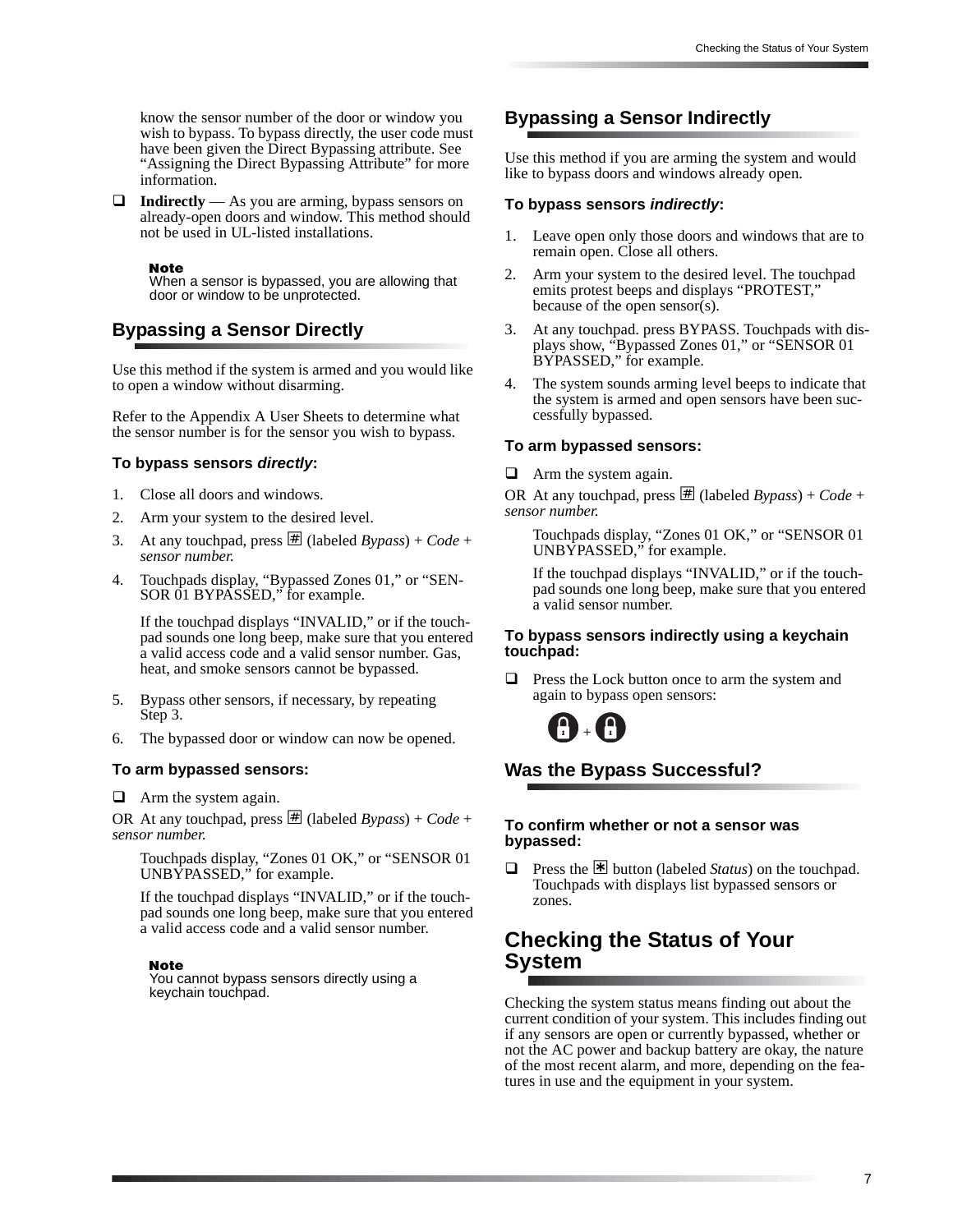Check the system status if:

- $\Box$  Your system sounds trouble beeps (five short beeps every minute).
- □ Your touchpads display, "Zones," "POLICE," "AUXILIARY," or "FIRE."
- □ Your touchpads display, "Press Status" or a blinking .
- $\Box$  The green READY light on fixed display touch pads is off.

## **Short System Status**

A Short Status indicates the current arming level, sensor status (whether open or bypassed), low battery, supervisory, AC power or backup battery failures.

#### **To get a Short System Status:**

 $\Box$  Press  $\mathbb{F}$ .

The system sounds beeps according to the current arming level. (One for Level 1, two for Level 2, three for Level 3.)

Touchpads display the status information, for example:

"System is OK," or "SENSOR 02 OPEN."

If an alarm or system trouble condition has occurred, it is displayed on a touchpad the first time you perform a Short or Full Status check. Performing a system status check a second time displays the system status including any trouble conditions.

If any alarm or system trouble is active, it continues to show up in every status check until the system is disarmed.

## **Full System Status**

A Full Status combines the Short Status information with added details about specific system features.

#### **To get a Full System Status:**

**D** Press  $\mathbb{H} + \mathbb{H}$ . Interior sirens sound beeps according to the current arming level. Touchpads display the status information, for example, "SENSOR 03 BYPASSED," "SYSTEM BATTERY IS OK," or "AC POWER IS OK."

#### **Note**

A Full System Status is not available from the fixed display touchpad.

### **System Alarm Sounds**

The sirens and touchpads in your system emit alarm sounds whenever an alarm occurs, either by a sensor or panic button activation. Each type of alarm sounds and reacts differently when activated, as described in the following table.

| <b>Type of Alarm</b> |                        | <b>Alarm Sound</b>              |
|----------------------|------------------------|---------------------------------|
| $\frac{1}{2}$        | Fire                   | Repeating series of three beeps |
| li                   | Police                 | Continuous tone                 |
|                      | $\bigotimes$ Auxiliary | Rapid beeps                     |

## **Panic Alarms**

Panic alarms are easily activated from any touchpad to quickly alert the central monitoring station to a Fire, Police, or Auxiliary emergency. A panic alarm can be activated at any time, regardless of the current arming level: 1—OFF, 2—STAY, or 3—AWAY.

This system is designed to inform a central monitoring station of the nature of the emergency so the correct personnel can be dispatched immediately.



The Fire panic alarm sounds from all interior and exterior sirens. On monitored systems, the central monitoring station responds by calling the fire department.

#### **To activate a Fire panic alarm from a touchpad:**

 $\Box$  Press and hold both Fire buttons for 2 seconds.

## **Police Panic Alarm**

The Police panic alarm sounds from all interior and exterior sirens, scaring off any intruder and alerting neighbors to the trouble. On monitored systems, the central monitoring station responds by calling the police.

#### **To activate a Police panic alarm using a touchpad:**

 $\Box$  Press and hold the Police button(s) for 2 seconds.

#### **To activate a Police panic alarm from a keychain touchpad\*:**

- $\Box$  Press and hold the Lock and Unlock buttons at the same time for 2 seconds.
	- *\* The installer must configure the Police panic alarm to work this way.*

## **Auxiliary Panic Alarm**

The Auxiliary panic alarm sounds from interior sirens only. It is typically set up by your security dealer, based on your specific needs. On monitored systems, the central station responds by calling the service or agency you specified through your dealer.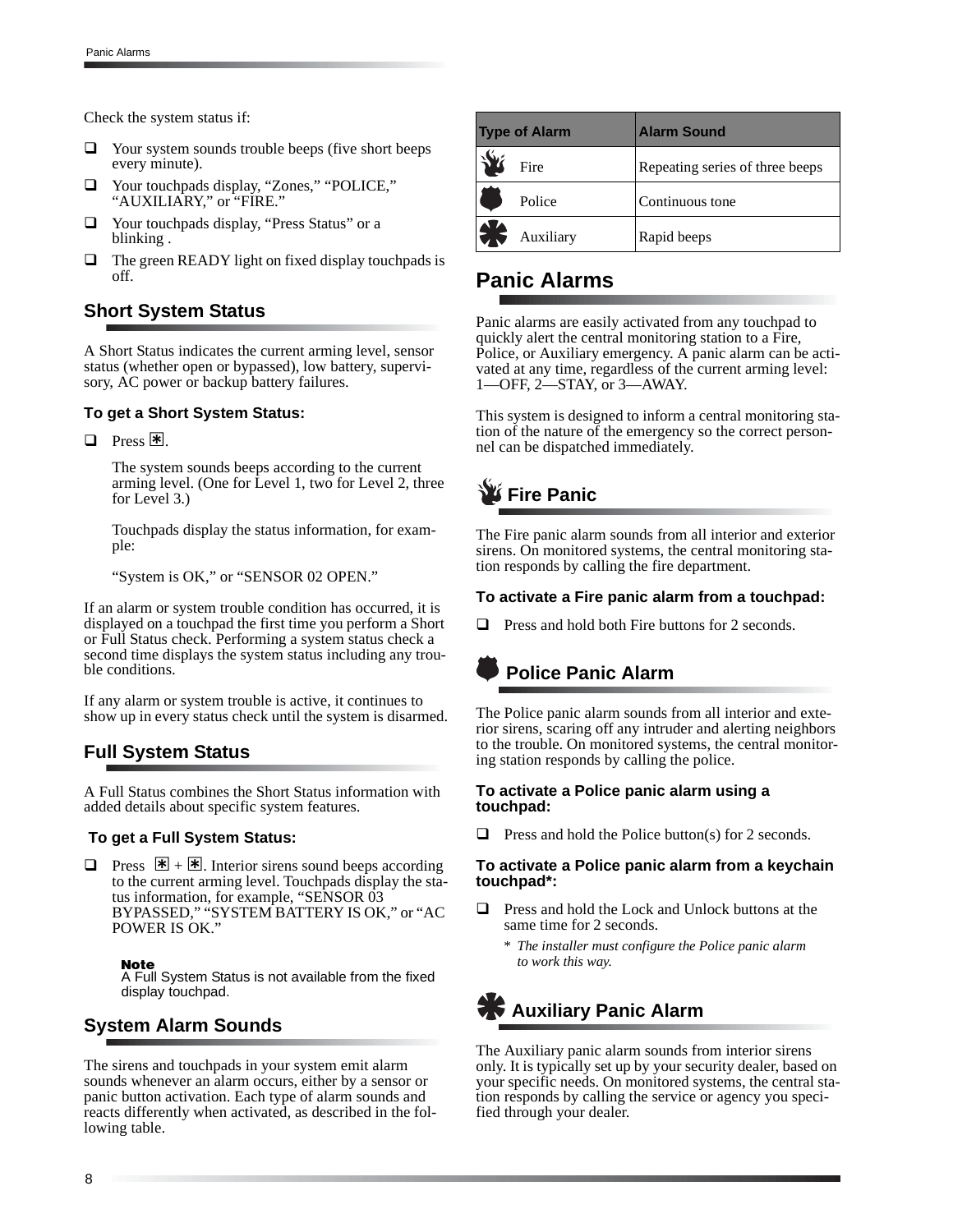#### **To activate an Auxiliary panic alarm from a touchpad:**

 $\Box$  Press and hold the Auxiliary button(s) for 2 seconds.

### **Siren Time-out**

If the system is not disarmed after an alarm, the sirens will continue to sound until the time-out period is reached. The time-out period can be programmed only by your installer or dealer.

Even though reaching the end of the time-out period stops the sirens, if your system is monitored, the central station will consider the alarm in progress until the system is manually disarmed.

## **Access Codes**

The system requires a valid access code before it will process most commands. The Appendix A User Sheets provide a location for you to record the System Master and User codes.

#### **System Master Code**

There is one **System Master** code. The System Master code is used to enter the programming menus for your system. The default System Master code is [1][2][3][4]. It is important that you change the default code and record the new code in the Appendix A User Sheets.

#### **To change the System Master Code:**

- 1. Enter the programming menus by pressing  $[9]$  + the current *System Master Code*.
- 2. Press  $110$ .
- 3. Enter the desired 4-digit *System Master Code,* then press  $\vert \underline{\#} \vert$ .
- 4. Press  $\mathbb{F} + \boxed{4} + \boxed{4}$  to exit the programming menus.

#### **Regular User Codes**

There are 16 **Regular User** codes which act like keys to arm and disarm the system. If necessary, they can be assigned to neighbors, babysitters, or repair persons for temporary use. Regular user codes can be changed in the programming menus and are easily deleted from the system when no longer necessary.

#### **Good User Code Hygiene**

To preserve the integrity of your system, keep user codes confidential and delete extra codes as soon as they are no longer needed.

We recommend that you avoid using obvious code patterns such as 1234 or 1111, 2222, etc.

### **Using the Programming Menus**

Some system settings can be changed by you, the user, while other settings must be changed by the installer.

To change system settings, you'll use the System Master code to enter a series of programming menus. Appendix C gives a detailed explanation of how to use the menus or, if desired, how to use programming shortcuts.

#### **Programming Access Codes**

User codes can be given certain attributes which determine whether the user can bypass a sensor or perform system tests.

#### **Changing a User Code**

#### **To change or assign a user access code:**

- 1. Enter the programming menus by pressing  $\boxed{9}$  + *System Master Code*.
- 2. Press  $\boxed{10}$  *nn*  $\boxed{0}$  where *nn* is user 00 through 15.
- 3. Enter the desired 4-digit code, then  $\vert \underline{\#} \vert$ .
- Press  $\mathbb{F} + \boxed{4} + \boxed{4}$  to exit the programming menus.

#### **Note**

The system will not accept the same code for two different users.

#### **Erasing a User Code**

When a code is deleted from the system, that code no longer acts as a key for operating the system in any manner.

#### **To erase a user code:**

- 1. Enter the programming menus by pressing  $[9]$  + *System Master Code*.
- 2. Press  $\boxed{10}$  *n n*  $\boxed{0}$  where *nn* is user 00 through 15.
- 3. Enter the System Master code, then  $\overline{\mathbb{H}}$ .
- 4. Press  $\mathbb{F} + \boxed{4} + \boxed{4}$  to exit the programming menus.

#### **Assigning the Direct Bypassing Attribute**

Direct Bypassing is a user code attribute that allows the user to bypass open sensors. If the user code does not have this attribute turned on, the user will not be able to bypass sensors directly.

#### **To assign Direct Bypassing to a user:**

- 1. Enter the programming menus by pressing  $[9]$  + *System Master Code*.
- 2. Press  $\boxed{10}$  *n n*  $\boxed{1}$  where *nn* is user 00 through 15.
- 3. To turn Direct Bypassing
	- on, press  $\boxed{2} + \boxed{\#}$ .
	- **d** off, press  $\boxed{1 + \boxed{\#}}$ .
- 4. Press  $\overline{\mathbf{F}} + \overline{\mathbf{4}} + \overline{\mathbf{H}}$  to exit the programming menus.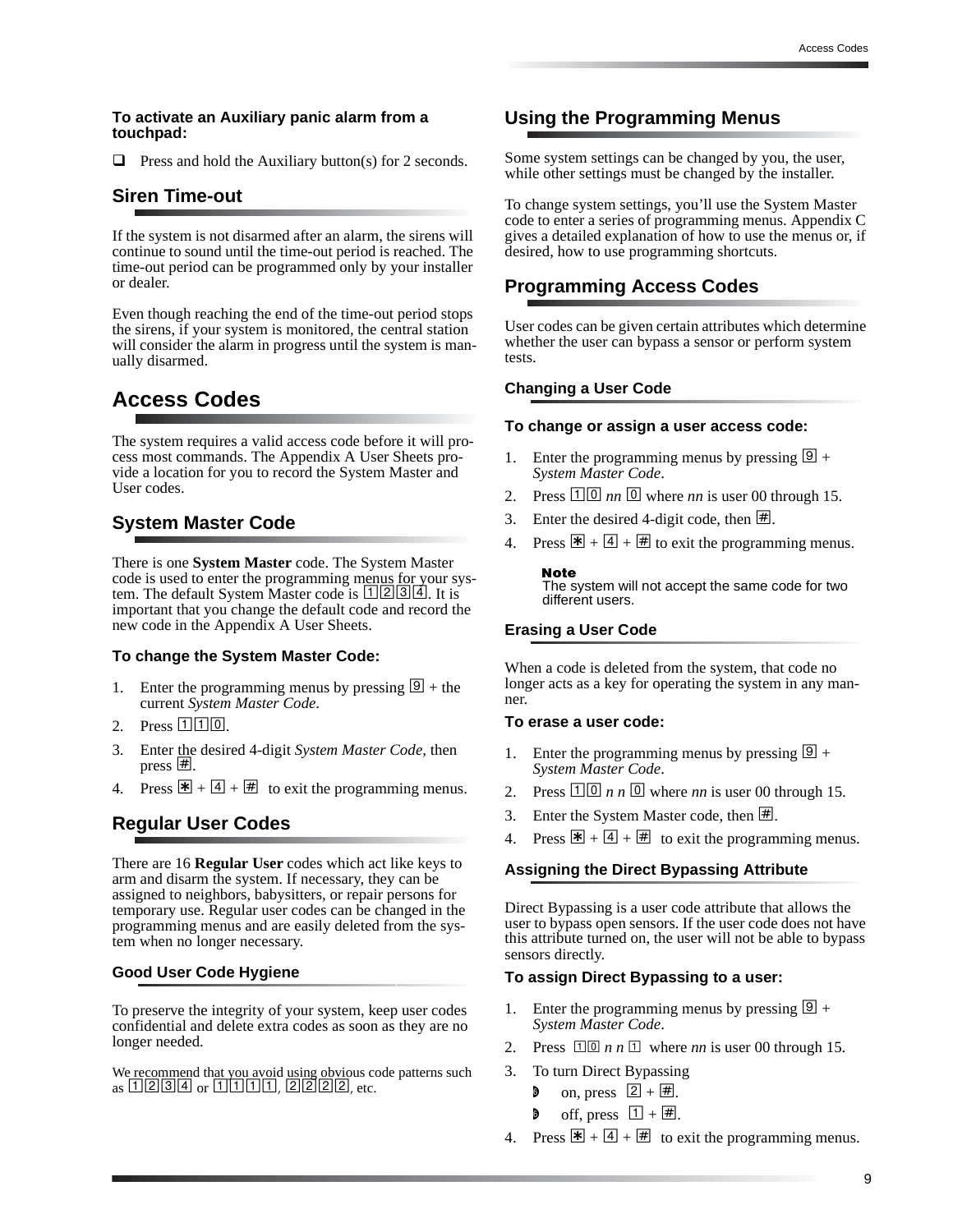#### **Assigning the System Test Attribute**

System Tests is a user code attribute that allows the user to perform system tests. If the user code does not have this attribute turned on, the user will not be able to perform phone or sensor tests.

#### **To assign the System Testing to a user:**

- 1. Enter the programming menus by pressing  $\boxed{9} + Sys$ *tem Master Code*.
- 2. Press  $1\overline{0}$  *n n* 2 where *nn* is user 00 through 15.
- 3. To turn System Testing:
	- **d** on, press  $\boxed{2} + \boxed{\#}$ .
	- **d** off, press  $\boxed{1 + \boxed{\#}}$ .
- 4. Press  $\mathbb{F} + \boxed{4} + \boxed{4}$  to exit the programming menus.

#### **The Touchpad Tamper Feature**

The installer can program your system to send a Police alarm in the case of possible touchpad tampering.

If more than 40 keys are pressed when the system asks for a code, and those keystrokes are not part of a valid access code, a siren will sound. See "Touchpad Information" in Appendix A to determine if this feature is enabled for your system.

## **Setting the Time and Date**

Although the installer usually sets the time and date at the time of installation, the user can change it when necessary. See Appendix C, "Programming Your System" for more detailed information on setting this feature.

#### **To set the system time:**

- 1. Enter the programming menus by pressing  $\boxed{9}$  + *System Master Code*.
- 2. Press  $\boxed{0}$   $\boxed{0}$ .
- 3. Enter the correct time in 24-hour format (4 digits), then press  $\vert \underline{\#} \vert$ .

For example, if the current time is 7:23 a.m., press  $\boxed{0}$   $\boxed{7}$   $\boxed{2}$   $\boxed{3}$  +  $\boxed{H}$ .

4. Press  $\mathbb{F} + \boxed{4} + \boxed{4}$  to exit the programming menus.

24-Hour Format 01:00 = 1:00 am | 07:00 = 7:00 am 02:00 = 2:00 am | 08:00 = 8:00 am 03:00 = 3:00 am | 09:00 = 9:00 am | 15:00 = 3:00 pm | 21:00 = 9:00 pm 04:00 = 4:00 am | 10:00 = 10:00 am 05:00 = 5:00 am | 11:00 = 11:00 am | 17:00 = 5:00 pm | 23:59 = 11:59 pm **12:00 =** Noon **13:00 =** 1:00 pm **14:00 =** 2:00 pm **16:00 =** 4:00 pm **18:00 =** 6:00 pm **19:00 =** 7:00 pm **20:00 =** 8:00 pm **22:00 =** 10:00 pm

#### **To set the system date:**

- 1. Enter the programming menus by pressing  $\boxed{9}$  + *System Master Code*.
- 2. Press  $[0]$   $[1]$ .
- 3. Enter the current date as 6 digits (*mm*/*dd*/*yy*) then press  $#$ .
- 4. Press  $\mathbb{F} + \boxed{4} + \boxed{4}$  to exit the programming menus.

## **Adjusting System Sounds and Touchpad Brightness**

### **Arming Your System Silently**

Use the Silent Arming feature to arm your system without disturbing people throughout the house with arming status beeps. There are two methods for implementing Silent Arming:

- $\Box$  Silent on Demand (User presses  $\Box$  before arming.)
- Arming Always Silent (Silent Arming feature on).

Regardless of the method employed, when Silent Arming is in effect, no Exit beeps sound.

#### **Note**

Protest beeps will always sound when bypassing a sensor.

#### **Silent Arming on Demand**

Pressing [5] before arming silences arming status beeps from touchpads and interior sirens.

#### **To use Silent Arming on demand:**

- From any touchpad, press [5].
- 2. Within 4 seconds enter:  $\boxed{2} + Code$  or  $\boxed{3} + Code$ .

#### **Arming Always Silent**

Turning this feature on in the programming menu means that the status beeps that come from touchpads and interior speakers while arming will *always* be silent. You will not have to enter [5] before arming, as with Silent Arming on Demand.

See Appendix C, "Programming Your System" for more detailed information on setting this feature.

#### **To enable Silent Arming:**

- 1. Enter the programming menus by pressing 9 + *System Master Code*.
- 2. Press  $\boxed{2} + \boxed{1}$ .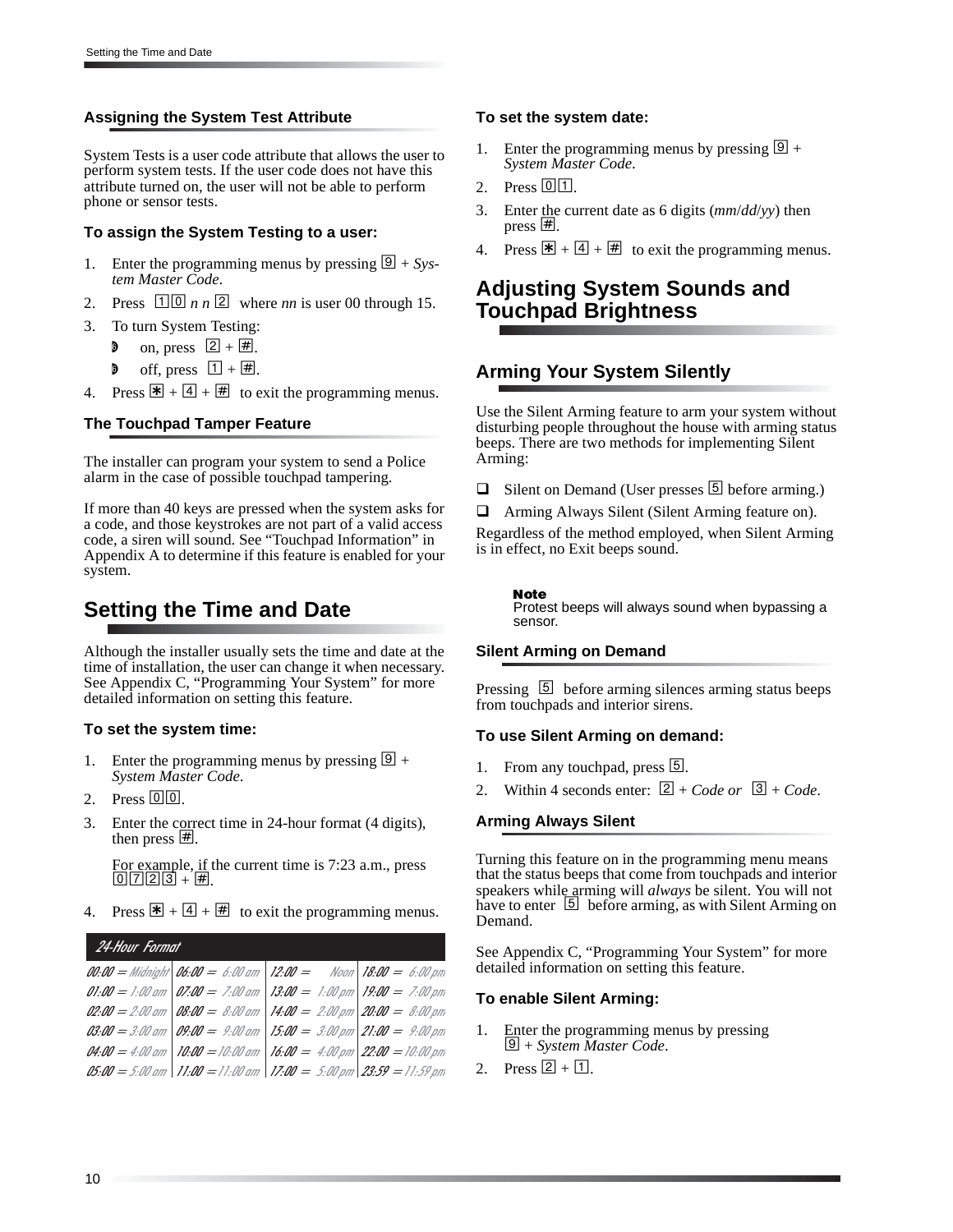- 3. To turn Silent Arming:
	- on, press  $\boxed{2} + \boxed{4}$ . No system status beeps will sound while arming.
	- **d** off, press  $\boxed{1} + \boxed{\#}$ . System status beeps will sound from touchpad while arming.
- 4. Press  $\mathbb{F} + \overline{4} + \overline{4}$  to exit the programming menus.

### **Adjusting the Touchpad Beeps**

The frequency or pitch of chime and trouble beeps from each fixed display touchpad can be adjusted individually to a more desirable or distinct tone.

Chime and trouble beep tones sound using the default frequency during, or within 15 seconds of, any button activity at that specific touchpad.

#### **To change status tone pitch:**

- 1. Press and hold the  $\mathbb{R}$  and  $\boxed{0}$  until you hear a steady tone, then release the buttons.
- 2. Press and hold  $\overline{1}$  to lower the pitch or press and hold  $\overline{2}$  to raise the pitch.
- 3. Release the button when the desired pitch is heard.

After about 10 seconds of no touchpad activity, the steady tone stops sounding.

### **Adjusting the Touchpad Display Brightness**

You may want to change the brightness of a touchpad display based on its location in a building or room. For example, dim the touchpad display in a bedroom or enhance a display near a window.

Changing the touchpad display affects only the touchpad currently being used.

#### **To change touchpad display brightness:**

- 1. Enter the programming menus by pressing 9 + *System Master Code*.
- 2. Press  $[2] + [2]$ .
- 3. Select a brightness level:
	- $\bullet$   $\overline{0} + \overline{H}$  Off
	- $\Box$  1 +  $\overline{H}$  Low
	- $\triangleright$  2 +  $\boxplus$  Medium
	- $\triangleright$  3 +  $\overline{\text{H}}$  High
- 4. Press  $\mathbb{F} + \boxed{4} + \boxed{4}$  to exit the programming menus.

After dimming the display, pressing any button momentarily returns the display to full brightness. After 15 seconds without touchpad activity, the display returns to the set dimmed level. If an alarm occurs while the display is dimmed, it automatically returns to the full brightness level and stays that way until you disarm your system.

## **Notification by Pager**

Your system can notify up to three different pager phone numbers to report system events. The installer can program any pager to receive pages for one or more of the following groups:

- $\Box$  High Level Reports, which includes the following reports:
	-
	-
	- Sensor Restores Fire panic
	-
	-
	-
	- Sensor alarms Bus failures<br>
	Sensor Tamper No activity a
		- No activity alarm
		-
	- Phone test Police panic
	- Receiver failure Auxiliary panic

 $-$  CPU back in service

- Receiver jam Duress alarm
- Touchpad tamper
- $\Box$  Low Level Reports, which includes the following reports:
	- $-$  Bypass sensors  $-$  AC power fail
	- Sensor Low battery CPU low battery
	- Sensor Supervisory Auto phone test<br>– Sensor Trouble CPU back in ser
	-
	-
	- Phone test Phone Failure<br>– Touchpad supervisory Event buffer full – Touchpad supervisory
	- Touchpad low battery
	- Force armed(reports when a user bypasses sensors while arming system)
- **Q** Opening and Closing reports
- **Latchkey Paging**

#### **Pager Messages**

When an event is reported on a numeric pager, the following information is included:



Although all three types of information can be reported on your pager, your pager service determines how the information will actually appear.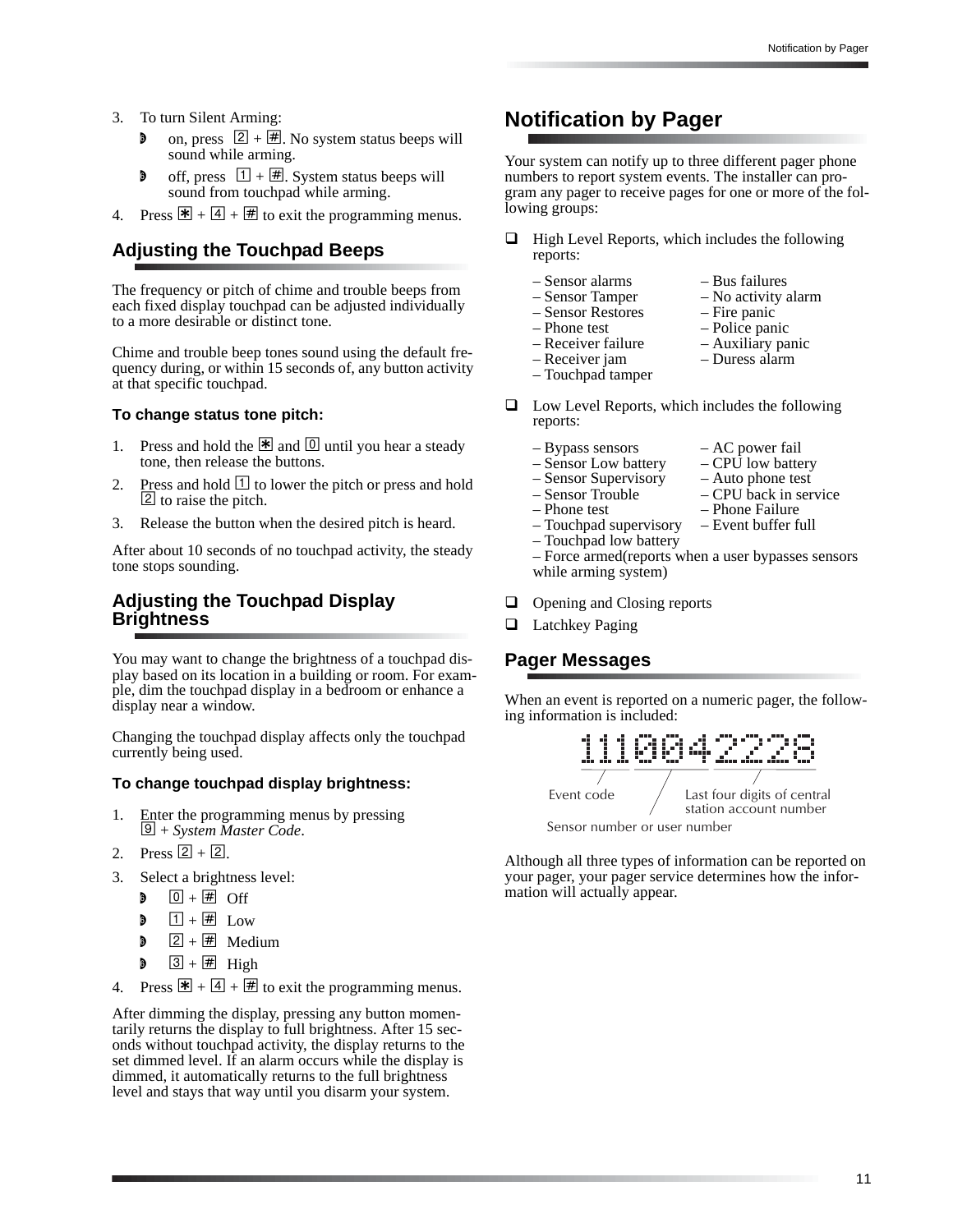### **Event Code in Page**

This part of the page let's you know *what* has happened.

| Code       | <b>Indicates</b>                                     |
|------------|------------------------------------------------------|
| 889        | A sensor has been restored to its non-alarm<br>state |
| 111        | System has been disarmed                             |
| 11 B       | System trouble has been fixed                        |
| 119        | System alarm condition has been cancelled            |
| קקק        | System armed to Level 2                              |
| -7-7-7     | System armed to Level 3*                             |
| 555        | System phone test                                    |
| <i>RRR</i> | System has a trouble condition                       |
|            | System is in alarm condition                         |

If the user arms the system to level  $3$  (AWAY) the pager will report that the system was armed to level 3 (333). However, if the Auto Stay Arming feature is enabled and the user does not exit the premises, the arming level will revert to level 2 (STAY) without notifying the pager.

#### **Sensor Number or User Number in Page**

This part of the page let's you know *who* or *what* is causing the event.

| Code         | <b>Indicates</b>                                                  |
|--------------|-------------------------------------------------------------------|
| 000          | System event not caused by a sensor or<br>user                    |
| 001 – 024    | Sensor numbers 1 through 24                                       |
| 600 - 615    | User codes 00 through 15 used                                     |
| 6 78         | System Master code used                                           |
| 679          | Installer code used                                               |
| <i>F.R.N</i> | Dealer code used                                                  |
| 697          | Quick Arm used                                                    |
| 698          | Keyswitch sensor used                                             |
| 699          | System armed itself because it is being<br>serviced or powered-up |

#### **Account Number in Page**

This part of the page let's you know *where* the event is occurring.

| <b>Code</b> | <b>Indicates</b>           |
|-------------|----------------------------|
| <i>XXXX</i> | 4-digits of account number |

Some pager providers transmit only numbers and not alpha-characters. If your account number contains alphacharacters, check with your provider to see exactly how your account number will appear on your pager.

## **Streamlining the Page**

If you feel that it is not necessary to see your account number with each page from your system, you may elect to have the Streamlining feature turned on. Your page will contain only an event code (Table 1) and a sensor or user number (Table 2).

Ask your dealer or installer if you would like the Streamline feature turned on.

Sample pager message with the Streamline feature turned on



Sensor number or user number

## **Opening and Closing Reports**

The Opening and Closing Reports feature allows up to three users (with pagers) and the central station to be notified whenever the system is armed or disarmed. Refer to the Appendix A User Sheets to see which pagers have been set up to receive a page for this feature.

The Opening and Closing Reports feature can be enabled only by the installer.

If the feature is on, users with pagers will receive:

 an Opening Report page *every* time the system is disarmed:

111 for Level 1—OFF, and the user code entered.

 a Closing Report page *every* time a user arms the system:

222 for Level 2 or 333 for Level 3, and the user code entered.

See "Notification by Pager" for more information on paging reports.

## **Latchkey Paging**

The Latchkey paging feature allows up to three users (with pagers) to be notified when the system is disarmed. Latchkey pages do not report to the central station. This feature is useful when you're at work and would like to be notified when your daughter or son arrives home and disarms the system.

The Latchkey paging feature can be enabled only by the installer.

Refer to the Appendix A User Sheets to see which pagers have been set up to receive a Latchkey page.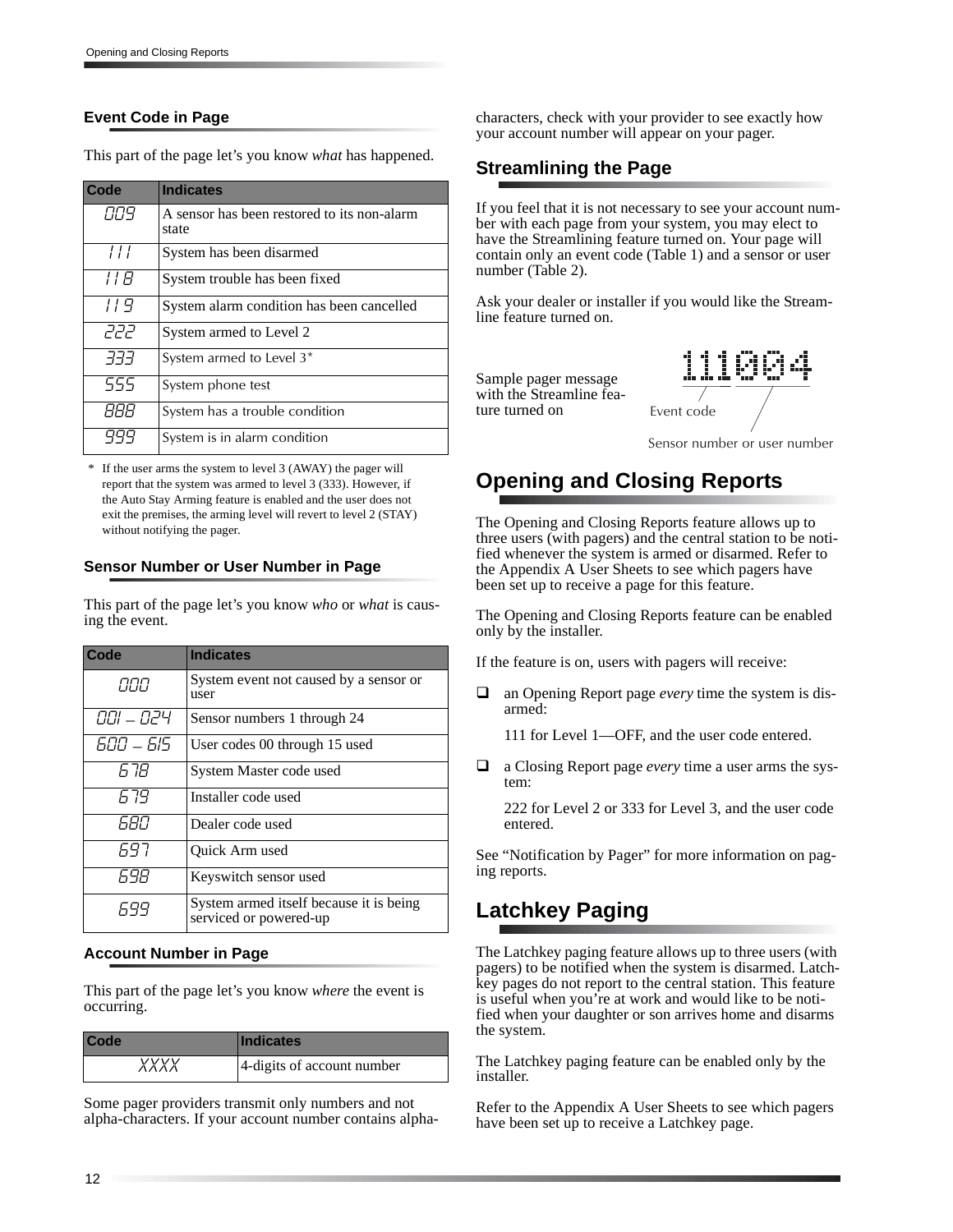Only Latchkey-designated user codes can cause a Latchkey page to be sent. By default, this includes the first 5 Regular User codes. If you'd like more user codes to be included, contact your installer.

#### **Preparing the system to send a Latchkey page:**

 $\Box$  Arm the system, then press  $\Box$ . Touchpads display briefly: "Pager on," or "LATCHKEY PAGER ON."

#### **To send a Latchkey page:**

Latchkey-designated user disarms the system.

Users with pagers will receive a message containing *111* and the user code entered to disarm the system.

#### **Note**

If you have the Opening and Closing Reports feature turned on, you'll receive a page every time someone disarms the feature, not just Latchkey-designated user codes.

## **No Activity Feature**

The system can monitor the activity in your home and automatically call for help if normal activities are not detected within a defined period of time.

#### **Note**

This feature is not active in Level 3—AWAY.

For example, if someone falls and can't move, the system will detect that normal activities, such as opening doors and windows, have not occurred for a predetermined. No Activity time.

The system sounds an auxiliary alarm to let you know there may be a problem. If all is well, you can stop the siren by disarming your system. If no one disarms the system for 5 minutes, your system calls the central monitoring station. The central monitoring station will send emergency personnel to the premises to check out the situation.

Refer to the Appendix A User Sheets to see if the No Activity feature is currently available to you and the duration of the No Activity setting. If the feature is not currently available to you, contact your installer.

## **Using the Panel Download Feature**

To *download* to the panel is to replace the old information in it with new information. Downloading is performed only by your dealer using ITI software specifically designed for this panel.

Turning the Download feature on allows the dealer remote access to your panel in order to:

- **U** Update your account.
- $\Box$  Back up data from your panel.
- $\Box$  Allow your dealer to quickly implement requested programming changes.

#### **To enable/disable the Panel Download setting:**

- 1. Enter the programming menus by pressing  $\boxed{\mathcal{Q}}$  + *System Master Code*.
- 2. Press  $[2] + [0]$ .
- 3. To turn Downloading:
	- **a** on, press  $\boxed{2} + \boxed{4}$ . The dealer will be able to access your system remotely if necessary.
	- **d** off, press  $\boxed{1} + \boxed{H}$ . The dealer will not be able to access your system remotely.
- 4. Press  $\mathbb{F} + \boxed{4} + \boxed{4}$  to exit the programming menus.

## **System Information**

There is information about your system that is useful to know. This includes the factory code, the system number, and the system level.

After identifying the information for your system, make a note of it in the Appendix A User Sheets.

#### **To identify system information:**

- 1. Enter the programming menus by pressing 9 + *System Master Code*.
- 2. Press  $\boxed{B}$  until the touchpad displays "System ID," or SYSTEM VERSION," then press  $\overline{\mathbb{H}}$ .
	- The first information displayed is the factory code. For example, "FACTORY CODE *nnn* \* *nnnn*," or "F *nnn* – *nnnn*."
	- $\triangleright$  Press  $\triangleright$  to display the system number. For example, "N – *nnnnnnn*," or "SYSTEM NUMBER \* *nnnnnnn*."
	- $\triangleright$  Press  $\triangleright$  to display the system level. For example, "L *nnnn*," or SYSTEM LEVEL *nnnn*."
- 3. Press  $\mathbb{R} + [4] + \mathbb{H}$  to exit the programming menus.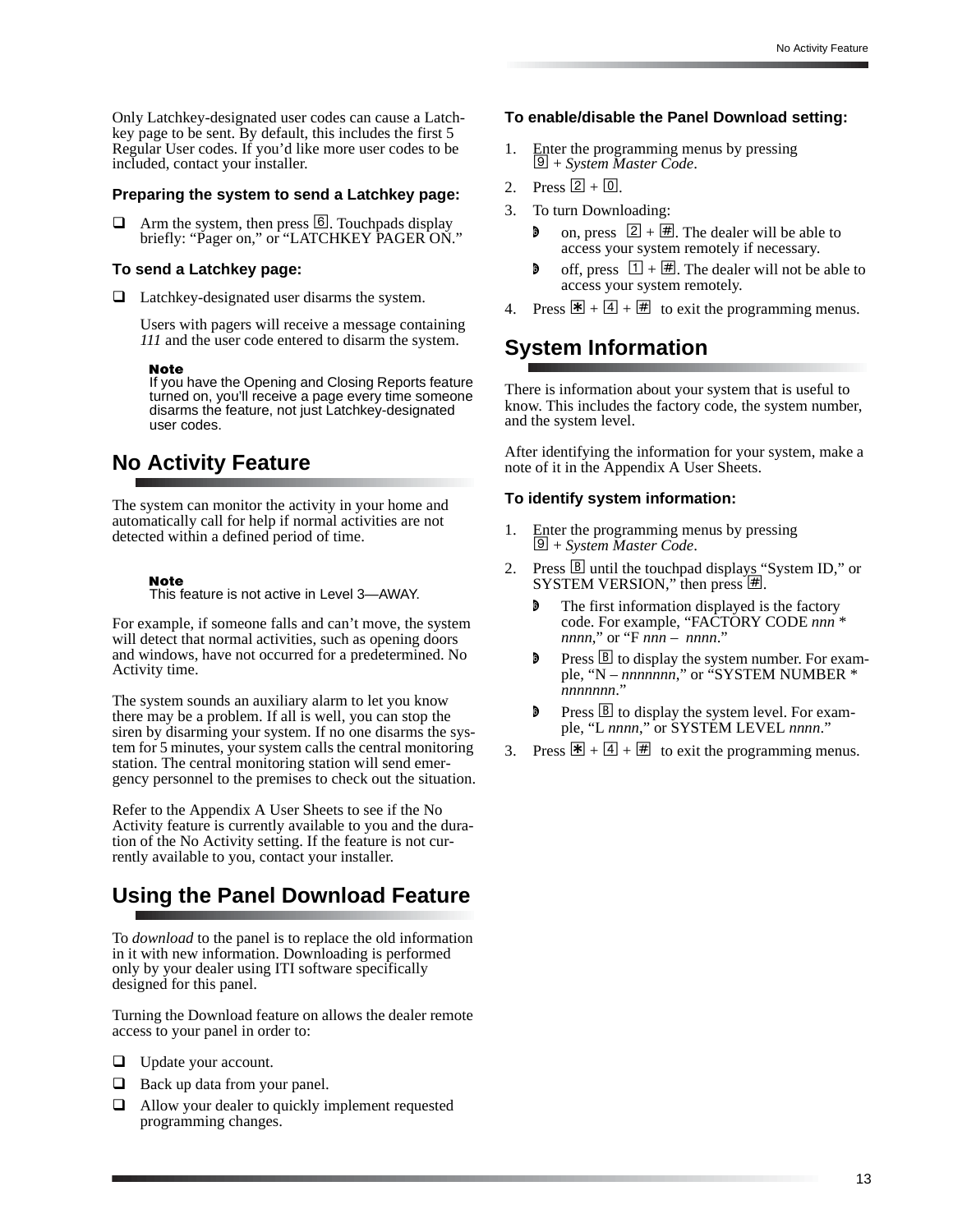## **Testing the System**

The system contains a test mode that allows you to test sensors and panic signals without creating false alarms. Test your system weekly, by following the instructions in this section carefully.

### **Automatic Test Features**

Your security system conducts routine tests, checking for problems like power failures, low batteries, sensors that aren't working, and communication trouble with the central monitoring station.

When your system detects a problem, trouble beeps sound to alert you. See "Troubleshooting" for an explanation of the causes of trouble beeps and what you can do to fix the problem.

### **Manual Tests**

The automatic tests your system performs provide continuing reassurance that it is working properly. There are also weekly system tests you can do yourself as an added safeguard. Taking time to do these tests will familiarize you with your system and alert you to anything unusual, such as cut phone lines or sensors that have been tampered with.

The ability to conduct sensor and phone tests is a code attribute given per User code. Check the Appendix A User Sheets to see which access codes have the ability to conduct these tests.

#### **Sensor Test**

This test verifies that the sensors in your system are operating correctly.

#### **To initiate a sensor test**

- Press  $\mathbb{B}$  + *Code* +  $\mathbb{B}$ . Touchpads display, "Press Status. System Armed to Sensor Test," or "\*SENSOR TEST nn MINUTES LEFT." When less than 5 minutes remain to the Test Mode time, the system sounds a short beep every 60 seconds.
- 2. Use the procedures listed in Table 1 to test the individual sensors.
- 3. If you need more time to complete testing, restart the timer by pressing  $\boxed{8} + Code + \boxed{3}$ .
- 4. Check to see that all sensors have been tested by pressing  $\mathbb{E}$ . Touchpads display a list of untested sensors.
- 5. You will know that you have finished testing when touchpads display, "SENSOR TEST OK" or "ZONES ALL TESTED."
- Disarm to Level 1 to exit Test Mode.

#### **Phone Communication Test**

The purpose of this weekly test is to verify that the connection between the central monitoring station and your system is working properly.

Most phone tests take only a few minutes, however, your system will try for up to 15 minutes to establish a connection.

After the test has started, the arming level can be changed to Level 2—Stay or Level 3—AWAY.

#### **To perform a phone communication test:**

- 1. Contact the central monitoring station to inform them that you want to test the phone communication of your system.
- 2. Disarm the system.
- Press  $\boxed{8}$  + *System Master Code* +  $\boxed{2}$ . The touchpad displays, "System Armed to PHONE TEST," or "PHONE TEST."

#### *On fixed display touchpads:*

After the phone test is complete, the touchpad displays "PHONE TEST OK." Press  $\mathbb{R}$ .

- **D** If the phone test is successful, the touchpad displays "System Phone Test Alarm Memory" or "Phone Test Memory" briefly, then returns to a normal text display. Press  $\mathbb{H}$  a second time and the touchpad displays "System is OK."
- **F** If the phone test is *un* successful, the touchpad displays "Memory Test Phone" briefly, then "Alarm Memory Phone Failure."

#### *On alphanumeric touchpads:*

- If the phone test is successful, the touchpad display returns to a normal text display.
- **f** If the phone test is *un* successful, the touchpad displays "SYSTEM PHONE TEST ALARM," then, "MEMORY," and finally, "PHONE FAIL-URE ALARM MEMORY."

If a phone test is unsuccessful, check to see if you hear a dial tone from phones in the house. Call your dealer if you hear a dial tone, but your phone test is unsuccessful.

#### **Testing Sirens**

The purpose of this weekly test is to verify that the panel is activating sirens with the appropriate warning sounds.

#### **To perform an alarm siren warning sound test:**

- 1. Contact the central monitoring station to inform them that you will be activating alarms and *they should not dispatch authorities*.
- 2. Activate alarms of each type (fire, police, auxiliary), one at a time.
- 3. Listen for the appropriate siren sound when each alarm is activated (see the "Alarm Sound" table).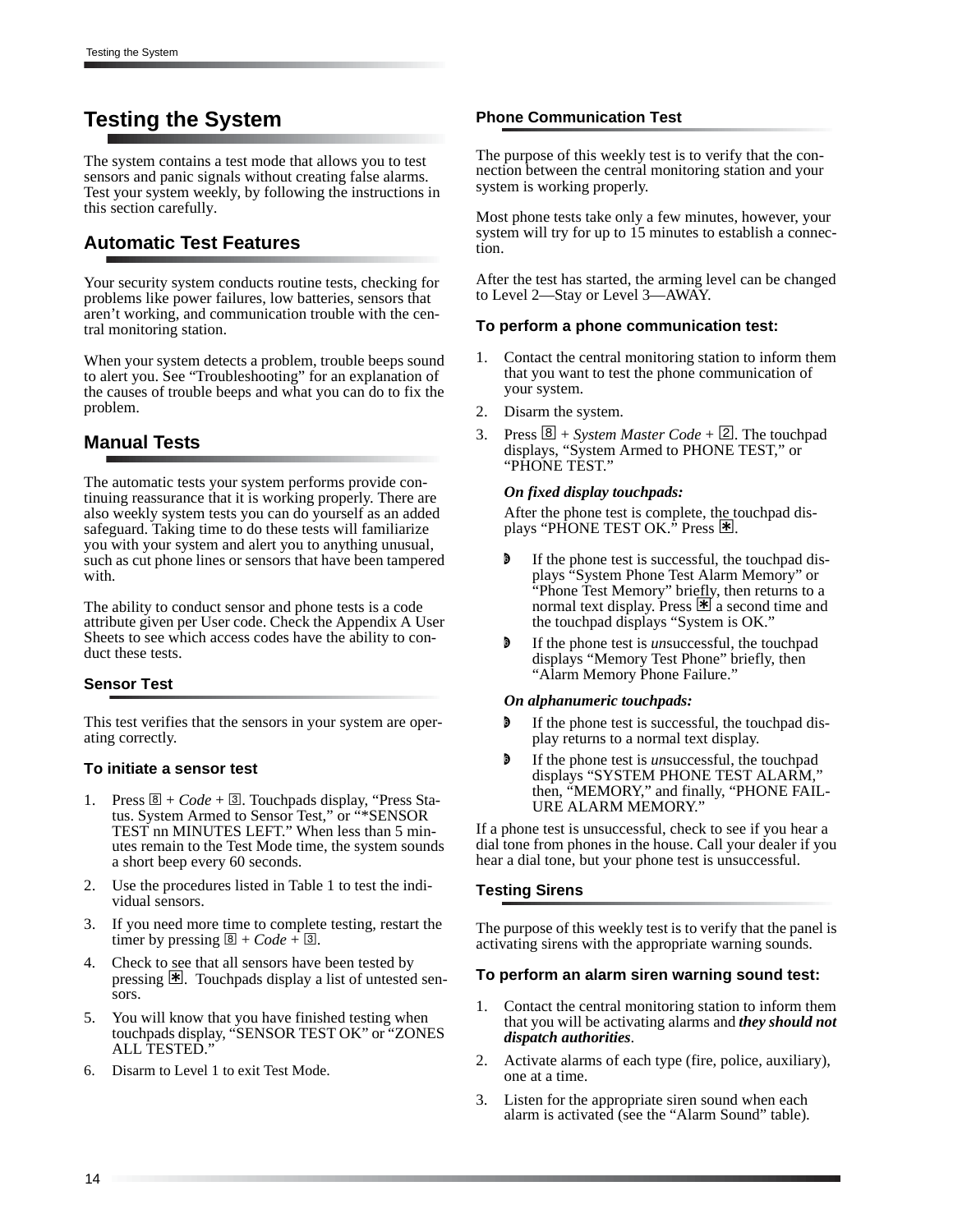| <b>Device</b>                                          | <b>Test Procedure</b>                                                                                                 | <b>Touchpad Result</b>                                                                                                                                                                    |
|--------------------------------------------------------|-----------------------------------------------------------------------------------------------------------------------|-------------------------------------------------------------------------------------------------------------------------------------------------------------------------------------------|
| Touchpads                                              | Send a:<br>đ<br>Police panic alarm,<br>Fire panic alarm, and<br>D<br>Auxiliary panic alarm.<br>D                      | Touchpad Panic POLICE<br>D<br>OK.<br>Touchpad Panic FIRE<br><b>OK</b><br>Touchpad Panic AUXILIARY<br><b>OK</b><br>POLICE PANIC OK<br>FIRE PANIC OK<br>D<br><b>AUXILIARY PANIC OK</b><br>D |
| Wireless Touchpads                                     | Press the Bypass key.                                                                                                 | D<br>Zones $nn$ OK<br>D<br>Touchpad nn OK                                                                                                                                                 |
| Keychain Touchpads                                     | Press and hold Lock and Unlock simultaneously for 3<br>seconds.                                                       | D<br>Zones $nn$ OK<br><b>SENSOR</b> nn OK<br>D<br><b>OR</b><br>Touchpad Panic POLICE<br>OK.<br>D<br>POLICE PANIC OK<br>D                                                                  |
| Panic buttons                                          | Press and hold the appropriate panic button(s) for 3 full $\vert \mathbf{D} \vert$<br>seconds.                        | Zones $nn$ OK<br><b>SENSOR</b> nn OK<br>$\mathbf{6}$                                                                                                                                      |
| Door/window sensor                                     | Open the secured door or window.                                                                                      | D<br>Zones $nn$ OK<br><b>SENSOR</b> nn OK<br>D                                                                                                                                            |
| Smoke detector                                         | Press and hold the test button until the system sounds<br>transmission beeps.                                         | D<br>Zones $nn$ OK<br><b>SENSOR</b> nn OK<br>D                                                                                                                                            |
| Motion detector                                        | Avoid the motion detector's view for 5 minutes, then<br>enter its view.                                               | D<br>Zones $nn$ OK<br><b>SENSOR</b> nn OK<br>D                                                                                                                                            |
| Rate-of-Rise Heat<br>Detector<br>(Not UL investigated) | Rub your hands together until warm, then place one<br>hand on the detector for 30 seconds.                            | D<br>Zones $nn$ OK<br><b>SENSOR</b> nn OK<br>D                                                                                                                                            |
| Shock sensor<br>(Not UL investigated)                  | Tap the glass twice, away from the sensor. Wait at least $\vert \mathbf{D} \vert$<br>30 seconds before testing again. | Zones $nn$ OK<br><b>SENSOR</b> nn OK<br>D                                                                                                                                                 |
| Glass guard sensor<br>(Not UL investigated)            | Tap the glass 3 or 4 inches from the sensor.                                                                          | D<br>Zones $nn$ OK<br><b>SENSOR</b> nn OK<br>D                                                                                                                                            |
| Freeze sensor<br>(Not UL investigated)                 | Apply an ice cube wrapped in plastic to the sensor.<br>Do not allow the sensor to get wet.                            | D<br>Zones $nn$ OK<br><b>SENSOR</b> nn OK<br>D                                                                                                                                            |

.

## **Table 1. Testing Sensors and Zones**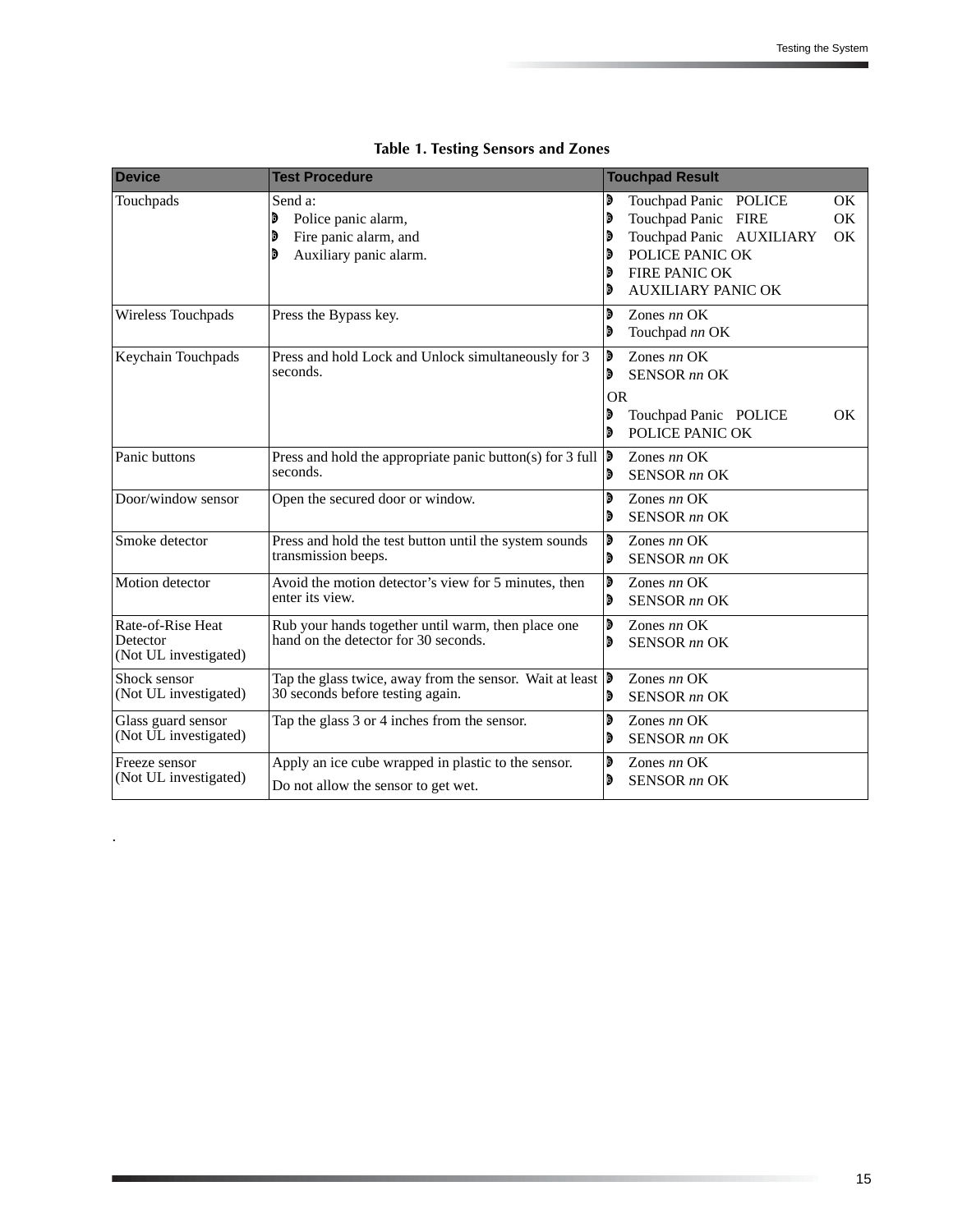## **Troubleshooting**

Your security system uses a variety of different alarm sirens, status beeps, and trouble beeps to communicate with you. The next few pages describe the different sounds and what they mean. Try to familiarize yourself with the differences. You will hear some sounds each time you tell your security system to do something, like arm or disarm. Some sounds you will hear only when there is a problem with the system, like a low battery. Other sounds you will only hear in an emergency. Getting to know your system sounds allows you to react quickly and appropriately.

## **Trouble Beeps and Trouble Messages**

Trouble beeps are a series of five short beeps, once a minute. When your system detects a problem, it lets you know by sounding trouble beeps from touchpads and sirens, and by trouble messages on touchpad displays.

Table 2 lists the causes of trouble beeps, the visual display you can expect to see, and possible solutions for the trouble condition.

#### **Silencing Trouble Beeps**

If possible, correct the situation which is causing the trouble beeps. If this is not possible, call for service. If the problem is not corrected, trouble beeps and messages start again 4 to 10 hours later.

#### **To stop trouble beeps:**

- Perform a system status check by pressing  $\mathbb{R}$  on a touchpad,
- $\Box$  Change the arming level.

Table 2 describes the conditions under which trouble beeps occur and when they begin. (These sounds are heard from interior sirens and touchpads if available.)

#### **Frequently Asked Questions**

- **Q.** *I can't arm my system.*
- **A.** *Try the following:*
	- **D** If arming to Level 2—STAY or Level 3—AWAY, make sure all monitored perimeter doors and windows are closed.
	- **P** Press  $\mathbb{F}$  for a system status and for clues to the problem.
	- **D** Call your security dealer.
- **Q.** *I cannot bypass a sensor: my alphanumeric touchpad displays "INVALID" and my fixed display touchpad sounds a single, long beep.*
- **A.** *Possible explanations include:*
	- The sensor you're trying to bypass may not be active in the current arming level. For example, an interior motion detector will not be active in Level 2—STAY.
	- **D** Some sensors can be bypassed only in certain levels. For example, motion sensors in Level 3— AWAY.
	- You may be trying to bypass a 24-hour sensor than cannot be bypassed, such as a smoke detector.
- **Q.** *I can't arm my system to Level 3—AWAY.*
- **A.** *If a delay door is open while you're trying to arm the system to Level 3, the system will arm to Level 2 instead. Close the delay door, arm the system to Level 3, then exit through a delay door.*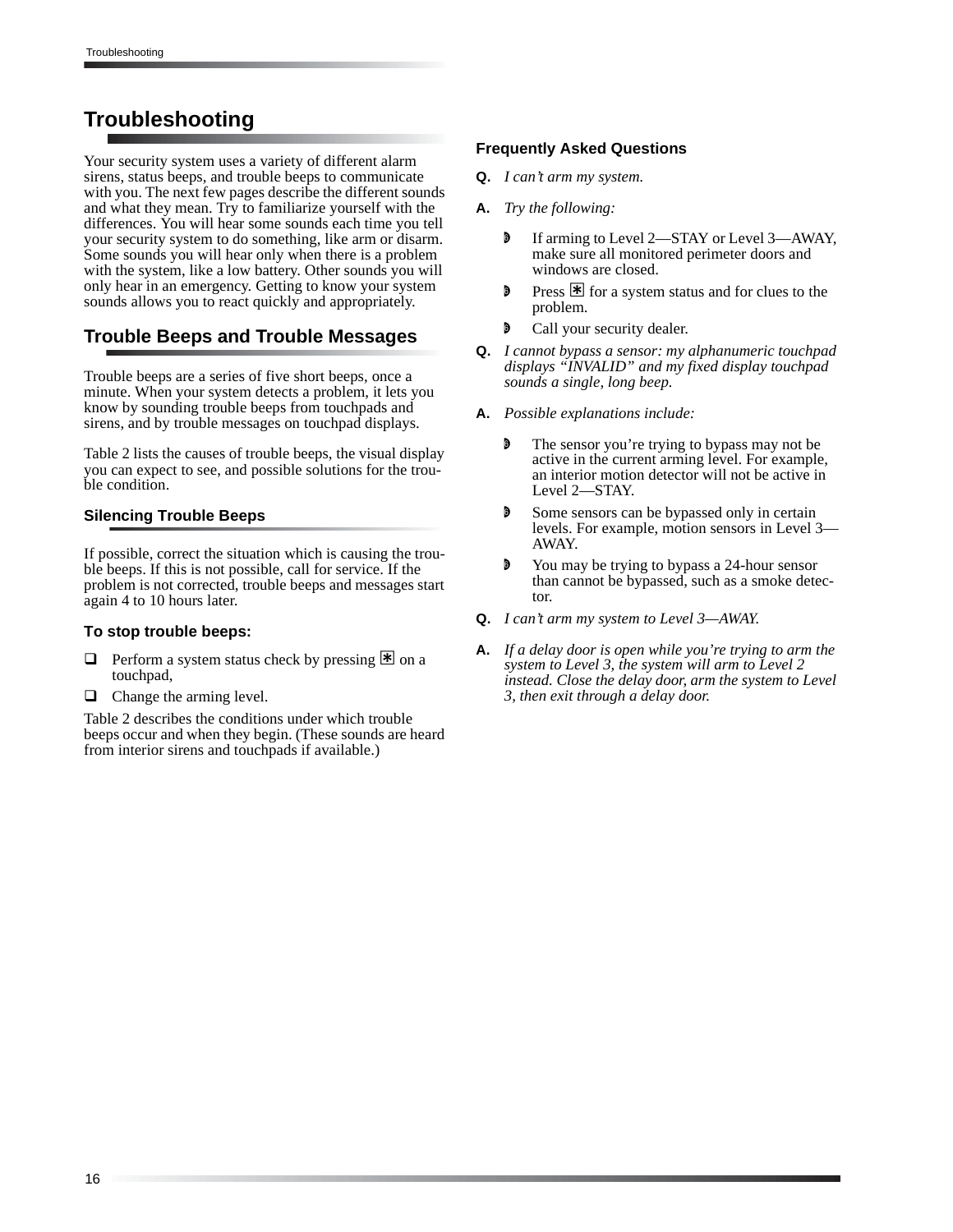| <b>Touchpad Feedback</b><br>After Pressing 图                               | <b>Trouble Condition</b>                                                                                                                                                                                                                                                                                                                                                                                                                                                                                                                                                                                                                                                      |
|----------------------------------------------------------------------------|-------------------------------------------------------------------------------------------------------------------------------------------------------------------------------------------------------------------------------------------------------------------------------------------------------------------------------------------------------------------------------------------------------------------------------------------------------------------------------------------------------------------------------------------------------------------------------------------------------------------------------------------------------------------------------|
| <b>AC POWER FAILURE</b>                                                    | The panel power transformer may be unplugged or there may be an AC power outage. If the<br>transformer is plugged in, check the circuit breaker or fuse that controls that outlet.                                                                                                                                                                                                                                                                                                                                                                                                                                                                                            |
|                                                                            | The backup battery will take over, but if AC power is not restored within 15 minutes, the system<br>will alert you and the central monitoring station (if your system is monitored). It reports again<br>when power is restored.                                                                                                                                                                                                                                                                                                                                                                                                                                              |
| <b>LOW BATT</b>                                                            | The power in the emergency backup battery is low and must be recharged or replaced. If AC power<br>is out, the security system may shut down once the battery is below the operating level. When AC<br>power is restored, the panel will recharge the battery. If the trouble condition exists more than 24<br>hours after AC power is restored, call your security dealer for service.                                                                                                                                                                                                                                                                                       |
| <b>SENSOR SUPERVISORY</b>                                                  | There is a problem with how the sensor is communicating with the panel.<br>1. Test the sensor as described in "Sensor Test."<br>2. If the sensor does not test OK, call your security dealer for service.                                                                                                                                                                                                                                                                                                                                                                                                                                                                     |
| <b>SENSOR TROUBLE</b>                                                      | A sensor may have an internal problem or a fire/smoke sensor may not have properly reset after<br>activation, or the sensing chamber may be dirty or partially obstructed.<br>1. Test the sensor as described in "Sensor Test."<br>2. If testing the sensor does not clear the trouble condition, call your security dealer for service.                                                                                                                                                                                                                                                                                                                                      |
| <b>SENSOR XX LOW</b><br><b>BATTERY</b>                                     | A sensor has a low battery.<br>1. Disarm the system.<br>2. Remove the sensor cover. If the battery is an Alkaline AAA or AA, change the battery(s). If the<br>battery is any other type, call your security dealer for service.                                                                                                                                                                                                                                                                                                                                                                                                                                               |
| <b>SENSOR XX TAMPER</b>                                                    | A sensor cover is off or open. Secure the cover and trip the sensor to clear the tamper condition.                                                                                                                                                                                                                                                                                                                                                                                                                                                                                                                                                                            |
| <b>PHONE FAILURE</b><br><b>TROUBLE</b>                                     | The system can't communicate with the central monitoring station. The system tries to report to the<br>central station three times before indicating Phone Failure Trouble, then makes five more reporting<br>attempts.<br>1. Make sure the panel is connected to the special phone jack installed by your security dealer.<br>2. Disconnect the panel from the special phone jack and check phones for dial tone. If you hear a<br>dial tone, call your security dealer for service. If you don't hear dial from any phones, telephone<br>service in your area may be out.<br>Phone Failure Trouble takes precedence over other system problems, so you must clear the Phone |
|                                                                            | Failure message (by disarming the panel) before you're able to see other system messages.                                                                                                                                                                                                                                                                                                                                                                                                                                                                                                                                                                                     |
| <b>RECEIVER</b><br><b>INTERFERENCE</b> or<br><b>RECEIVER FAILURE</b>       | There is a receiver failure or receiver interference problem. Call your security dealer for service.                                                                                                                                                                                                                                                                                                                                                                                                                                                                                                                                                                          |
| <b>MEMORY FAILURE or</b><br>all text is lit on a fixed<br>display touchpad | There is a system memory failure. Call your security dealer for service.                                                                                                                                                                                                                                                                                                                                                                                                                                                                                                                                                                                                      |

 **Table 2. Causes of Trouble Beeps**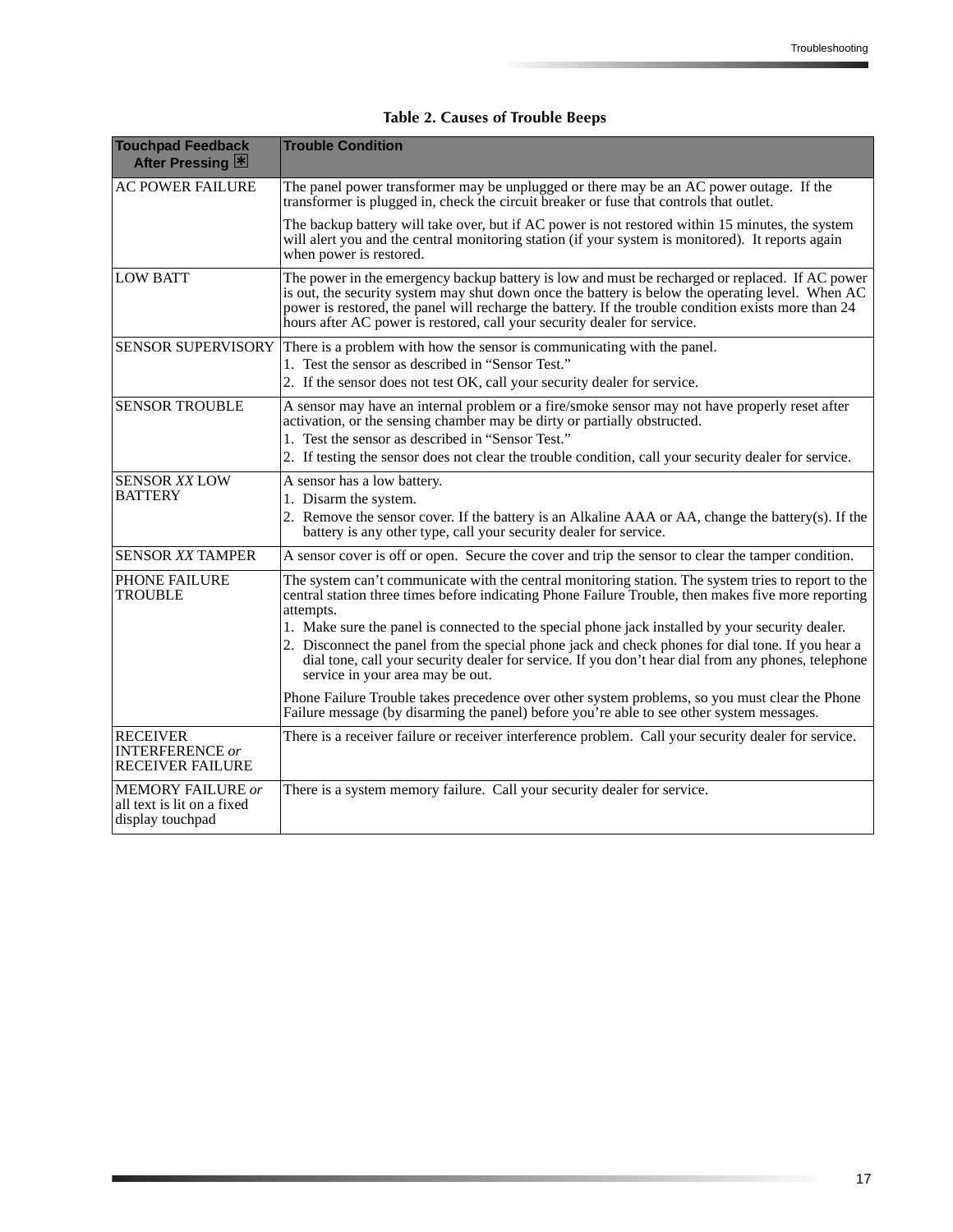## **Appendix A: User Sheets**

It contains specific information about the setup of your system. The User Sheets should be completed by the installer and the user.

### **Account Number**

My central station account number is:

### **System Sensors**

Record the sensor number and name in the table below. Indicate whether it is a:

\_\_\_\_\_\_\_\_\_\_\_\_\_\_\_\_\_\_\_\_\_\_\_\_\_\_\_\_\_\_\_\_\_\_\_\_\_\_\_\_\_\_\_\_\_\_

- $\Box$  hardwired sensor (HW),
- wireless sensor (WL),
- $\Box$  or touchpad (TP).

| No.             | <b>Sensor Name</b> | HW / WL / TP |
|-----------------|--------------------|--------------|
| 01              |                    |              |
| 02              |                    |              |
| $\overline{03}$ |                    |              |
| $\overline{04}$ |                    |              |
| $\overline{05}$ |                    |              |
| $\overline{06}$ |                    |              |
| 07              |                    |              |
| $\overline{08}$ |                    |              |
| $\overline{09}$ |                    |              |
| 10              |                    |              |
| $\overline{11}$ |                    |              |
| 12              |                    |              |
| 13              |                    |              |
| 14              |                    |              |
| $\overline{15}$ |                    |              |
| 16              |                    |              |
| 17              |                    |              |
| 18              |                    |              |
| $\overline{19}$ |                    |              |
| 20              |                    |              |
| $\overline{21}$ |                    |              |
| $\overline{22}$ |                    |              |
| $\overline{23}$ |                    |              |
| 24              |                    |              |

## **User Codes**

The tables below provide space for you to record user codes and the attributes of each. If you would like the Latchkey attribute changed for any code, contact your dealer.

- *B User can bypass sensors.*
- *L Users can send Latchkey pages.*
- *S User can perform system tests.*
- Defaults are indicated by  $\checkmark$

|                                | B            | L   | $\overline{\mathbf{s}}$ | Code            |
|--------------------------------|--------------|-----|-------------------------|-----------------|
| <b>System</b><br><b>Master</b> | $\checkmark$ | N/A | $\checkmark$            | (Default: 1234) |
| $00\,$                         |              | ✓   |                         |                 |
| 01                             |              | ✓   |                         |                 |
| 02                             |              | ✓   |                         |                 |
| 03                             |              | ✓   |                         |                 |
| 04                             |              | ✓   |                         |                 |
| 05                             |              |     |                         |                 |
| 06                             |              |     |                         |                 |
| 07                             |              |     |                         |                 |
| ${\bf 08}$                     |              |     |                         |                 |
| 09                             |              |     |                         |                 |
| 10                             |              |     |                         |                 |
| 11                             |              |     |                         |                 |
| 12                             |              |     |                         |                 |
| 13                             |              |     |                         |                 |
| 14                             |              |     |                         |                 |
| 15                             |              |     |                         |                 |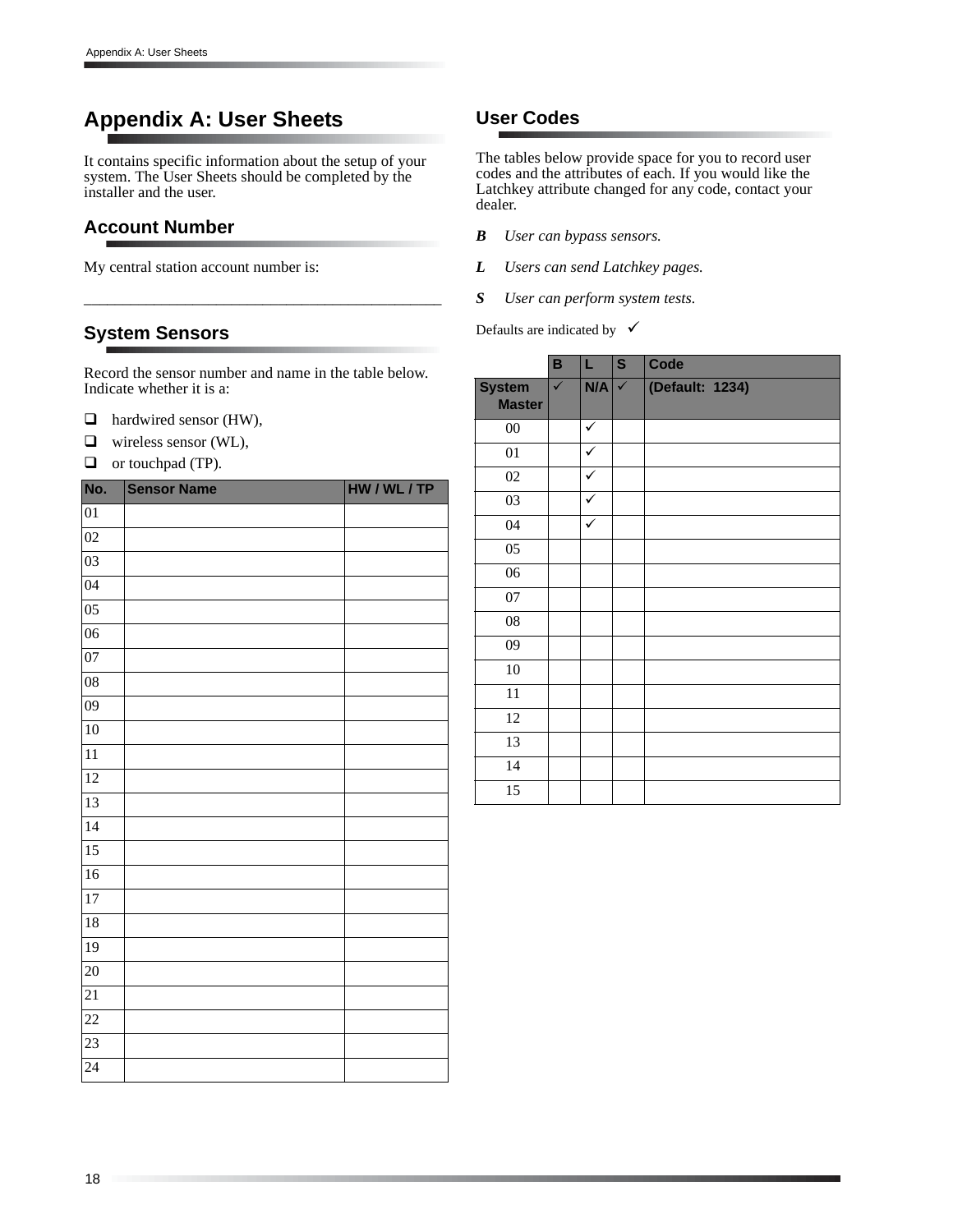7777777777777777777777777777 7777777777777777777777777777 7777777777777777777777777777

## **Touchpad Information**

Status beeps and Key beeps are programmable by the installer. The Silent Arming feature is user–programmable. Protest beeps upon bypassing will always sound.

| <b>Location of TP</b> | <b>Status</b><br><b>Beeps</b> | <b>Key</b><br><b>Beep</b> |
|-----------------------|-------------------------------|---------------------------|
|                       |                               | $\mathbf{s}$              |
|                       | On/Off                        | On/Off                    |
|                       | On/Off                        | On/Off                    |
|                       | On/Off                        | On/Off                    |
|                       | On/Off                        | On/Off                    |
|                       | On/Off                        | On/Off                    |
|                       | On/Off                        | On/Off                    |
|                       | On/Off                        | On/Off                    |
|                       | On/Off                        | On/Off                    |
|                       | On/Off                        | On/Off                    |
|                       | On/Off                        | On/Off                    |

*Is Touchpad Tamper feature on?*

- **D** Yes. If, when the system asks for a code, more than 40 touchpad keys are pressed in rapid succession and those keystrokes are not part of a valid access code, a siren will sound.
- $\triangleright$  No. Multiple keystrokes that are not part of a valid access code will not send an alarm.

*There are \_\_\_\_\_keychain touchpads in use in the system.*



#### **Keychain Touchpad 2**

Press the Lock key to:  $\Box$  Increase the

arming level.  $\Box$  Arm the system to Level  $3$  with no Exit or Entry delay.



Other:

7777777777777777777777777777 7777777777777777777777777777 7777777777777777777777777777 7777777777777777777777777777

## **Keychain Touchpad 3**

to Level  $3$  with no Exit or Entry delay



## **Accidental Smoke and Fire Alarms**

To silence the alarms and reset the sensor:

- Press  $\boxed{1} + Code$  once to silence the alarm.
- **P** Press  $\boxed{1}$  + *Code* again to reset the sensor.

Smoke and fire alarms cannot be cancelled and are always reported to the central station.

If, after disarming the system once, the system still thinks the smoke sensor is open, disarm the system again.

In the event of an accidental smoke or fire alarm, follow these dealer instructions:

\_\_\_\_\_\_\_\_\_\_\_\_\_\_\_\_\_\_\_\_\_\_\_\_\_\_\_\_\_\_\_\_\_\_\_\_\_\_\_\_\_\_\_\_\_\_

\_\_\_\_\_\_\_\_\_\_\_\_\_\_\_\_\_\_\_\_\_\_\_\_\_\_\_\_\_\_\_\_\_\_\_\_\_\_\_\_\_\_\_\_\_\_ \_\_\_\_\_\_\_\_\_\_\_\_\_\_\_\_\_\_\_\_\_\_\_\_\_\_\_\_\_\_\_\_\_\_\_\_\_\_\_\_\_\_\_\_\_\_

\_\_\_\_\_\_\_\_\_\_\_\_\_\_\_\_\_\_\_\_\_\_\_\_\_\_\_\_\_\_\_\_\_\_\_\_\_\_\_\_\_\_\_\_\_\_

\_\_\_\_\_\_\_\_\_\_\_\_\_\_\_\_\_\_\_\_\_\_\_\_\_\_\_\_\_\_\_\_\_\_\_\_\_\_\_\_\_\_\_\_\_\_ \_\_\_\_\_\_\_\_\_\_\_\_\_\_\_\_\_\_\_\_\_\_\_\_\_\_\_\_\_\_\_\_\_\_\_\_\_\_\_\_\_\_\_\_\_\_

\_\_\_\_\_\_\_\_\_\_\_\_\_\_\_\_\_\_\_\_\_\_\_\_\_\_\_\_\_\_\_\_\_\_\_\_\_\_\_\_\_\_\_\_\_\_

\_\_\_\_\_\_\_\_\_\_\_\_\_\_\_\_\_\_\_\_\_\_\_\_\_\_\_\_\_\_\_\_\_\_\_\_\_\_\_\_\_\_\_\_\_\_ \_\_\_\_\_\_\_\_\_\_\_\_\_\_\_\_\_\_\_\_\_\_\_\_\_\_\_\_\_\_\_\_\_\_\_\_\_\_\_\_\_\_\_\_\_\_

### **Dialer Abort**

*Is the Dialer Abort feature enabled?*

- **D** Yes. I have \_\_\_\_ seconds to cancel an accidental intrusion or auxiliary alarm before it is reported to the central station.
- **D** No. All alarms are reported to the central station immediately.

**Keychain Touchpad 1**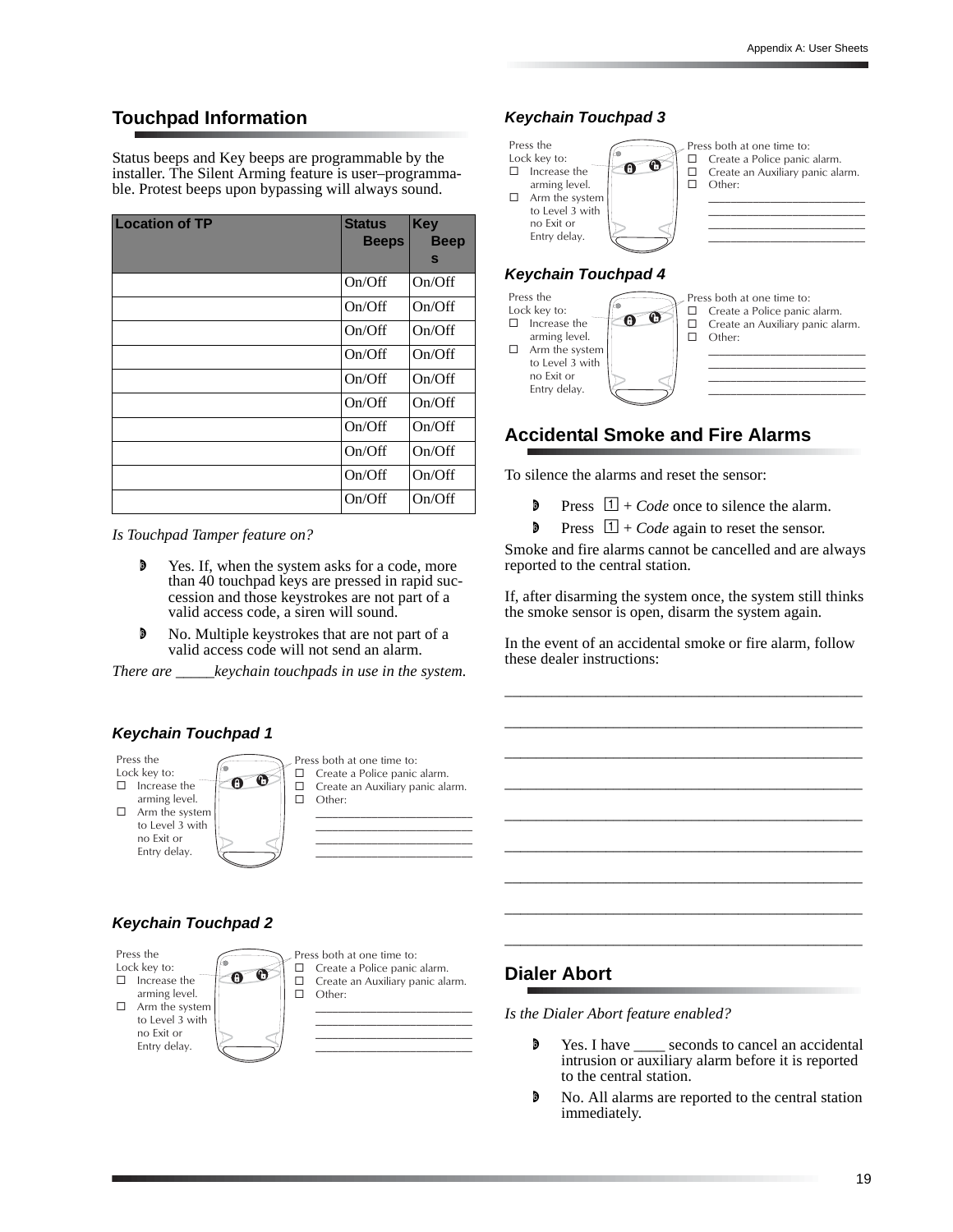## **Arming Information**

#### **Delay Doors and Delay Time Settings**

When the system is armed, enter and exit the premises only through designated delay doors.

The time allowed to enter the premises and disarm the system is the Entry Delay time.

The time allowed to leave the premises after arming the system is the Exit Delay time.

|               | <b>Door   Door Location</b> | <b>Entry</b><br>Dela | Exit<br><b>Dela</b> |
|---------------|-----------------------------|----------------------|---------------------|
|               |                             |                      |                     |
|               |                             |                      |                     |
| ◠             |                             |                      |                     |
| $\mathcal{D}$ |                             |                      |                     |
|               |                             |                      |                     |
|               |                             |                      |                     |

| <b>Feature</b>             |        | My system features include:                                                                                                                                                                                                                                           |  |  |  |
|----------------------------|--------|-----------------------------------------------------------------------------------------------------------------------------------------------------------------------------------------------------------------------------------------------------------------------|--|--|--|
| Quick Arm                  | D<br>D | Yes. Press the arming level desired.<br>No. Enter arming level, then access code.                                                                                                                                                                                     |  |  |  |
| Quick Exit                 | D<br>D | Yes. Press <b>D</b> and exit your armed pre-<br>mises through a delay door within 2 min-<br>utes.<br>No. I need to disarm my system in order to<br>exit the premises.                                                                                                 |  |  |  |
| Exit<br>Extension          | D      | Yes. If I reenter the armed premises during<br>the Exit Delay time, the Exit Extension<br>will begin.                                                                                                                                                                 |  |  |  |
|                            | D      | No. If I reenter the armed premises during<br>the Exit Delay time, it will continue to<br>count down and I must disarm the system.                                                                                                                                    |  |  |  |
| Keyswitch<br>Arming        | D      | Yes. I can use a key to arm the system. The<br>switch is located:                                                                                                                                                                                                     |  |  |  |
|                            | D      | No.                                                                                                                                                                                                                                                                   |  |  |  |
| <b>Auto STAY</b><br>Arming | D<br>D | Yes. If, after arming to Level 3-AWAY, I<br>don't exit through a designated delay door,<br>the system will arm to Level 2—STAY.<br>No. If, after arming to Level 3-AWAY, I<br>don't exit through a designated delay door,<br>the system will continue to arm to Level |  |  |  |
|                            |        | 3—AWAY. And, if my system contains<br>motion detectors, movement may cause an<br>alarm.                                                                                                                                                                               |  |  |  |

## **Paging**

*For what events will the central station or pagers be notified?*

|                                | CS <sub>1</sub> | CS <sub>2</sub> | <b>Pagers</b> |  |   |
|--------------------------------|-----------------|-----------------|---------------|--|---|
| <b>Reporting Features</b>      |                 |                 |               |  | 3 |
| <b>High Level Reports</b>      |                 |                 |               |  |   |
| Low Level Reports              |                 |                 |               |  |   |
| <b>Opening/Closing Reports</b> |                 |                 |               |  |   |
| <b>Latchkey Reports</b>        | N/A             | N/A             |               |  |   |

*Is the Streamlining feature enabled?*

- **D** Yes. When the system pages me, the message will not include the central station account number.
- No. All pages from my system will include the account number.
- **D** According to my pager provider, the central station account number will appear as:

\_\_\_\_\_\_\_\_\_\_\_\_\_\_\_\_\_\_\_\_\_\_\_\_\_\_\_\_\_\_\_\_\_\_\_\_\_\_\_

## **If the Power Goes Out**

Your system has a backup battery that keeps your system operational during a power failure. An optional feature allows your system to alert the central monitoring station if the power is off for more than 15 minutes. It reports again when power has been restored.

## **No Activity Time**

*My system uses the No Activity feature.*

- **D** Yes. If there is no activity in my system for hours (1-42, default 24), the system will send a No Activity report to the Central Station.
- No. My system setup does not include this feature.

## **System Information**

| <b>System Information</b> | <b>Code</b> |
|---------------------------|-------------|
| Factory code              |             |
| System number             |             |
| System level              |             |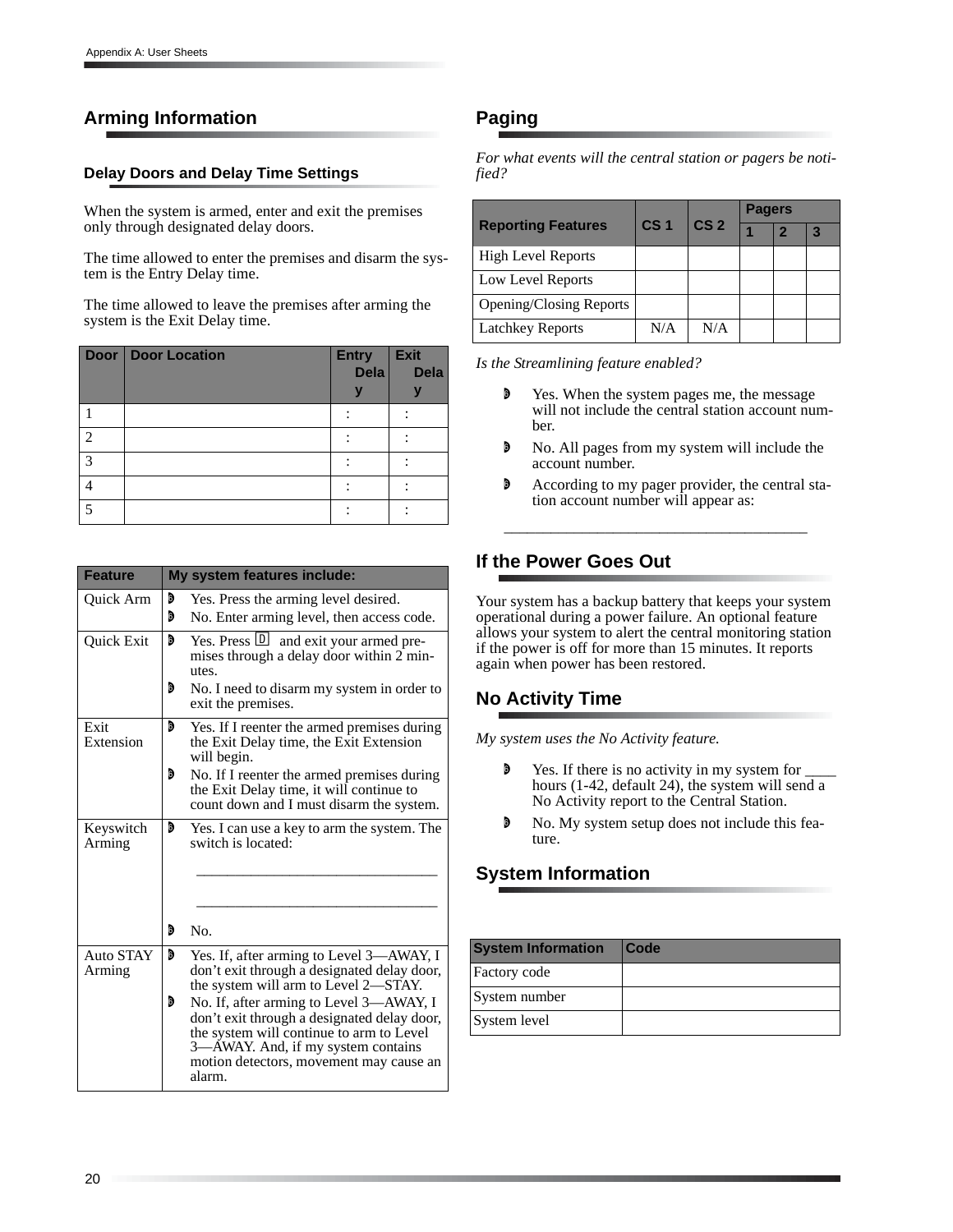## **Appendix B: Planning for Emergencies**

Develop plans for a variety of emergency situations. Periodically discuss and rehearse emergency plans that include the following:

- $\Box$  Understand how to use your security system.
- $\Box$  Know the normal state of doors and windows; open, closed, or locked.
- $\Box$  Use a different escape route if closed doors feel hot to the touch.
- $\Box$  Emphasize that everyone should escape as quickly as possible. Do not stop to gather any belongings.
- $\Box$  Crawl and hold your breath as much as possible to help reduce smoke inhalation during your escape.
- $\Box$  Meet at a designated outdoor location.
- $\Box$  Emphasize that no one should return to the premises if there is a fire.
- $\Box$  Notify fire department from a neighbor's phone.

#### $\blacksquare$  warning

If you arrive at the premises and hear sirens, do not attempt to enter the building. Call for emergency assistance from a neighbor's phone.

#### **Floor Plan Example**

The figure on this page is an example of a multilevel floor plan. Use it as a guide and draw your floor plan on the next page.

## **Your Floor Plan**

Use the space provided on the next page and the follow these guidelines when drawing your floor plan:

- $\Box$  Show all building levels.
- $\Box$  Show exits from each room (two exits per room are recommended).
- $\Box$  Show the location of all security system components.
- $\Box$  Show the locations of any fire extinguishers.

#### **Alarm System Limitations**

Not even the most advanced alarm system can guarantee protection against burglary, fire, or environmental emergencies. All alarm systems are subject to possible compromise or failure-to-warn, for a variety of reasons including:

- $\Box$  If sirens are not placed within range of persons sleeping, in remote areas of the premises, or if they are placed behind doors or other obstacles.
- $\Box$  If intruders gain access through unprotected entry points or areas where sensors are bypassed.
- If intruders have the technical means of bypassing, jamming, or disconnecting any or all parts of the system.





Smoke detectors should be located between the sleeping area and the rest of the family living unit.



In family living units with more than one sleeping area, locate a smoke detector at each area

- NOTE: Ceiling-mounted smoke detectors should be located in the center of the room or hall, or not less than 4 inches from the wall. When the detector is mounted on the wall, the top of the detector should be 4 to 12 inches from the ceiling.
- NOTE: Do not install smoke detectors where normal ambient temperatures are above 100°F or below 40°F. Also, do not locate detectors in front of AC/ Heat registers or other locations where normal air circulation will keep smoke from entering the detector.
- NOTE: Additional information on household fire warning is available at nominal cost from: The National Fire Protection Association, Batterymarch Park, Quincy, MA 02269. Request Standard No. NFPA74
- $\Box$  If power to sensors is disconnected or inadequate.
- If freeze, flood, or any environmental sensors are not located in areas where the specific condition can be detected.
- $\Box$  If smoke does not reach a smoke sensor. For example, smoke sensors cannot detect smoke in chimneys, walls, roofs, or smoke blocked by a closed door. Sensors may not detect smoke on building levels different from their installed location. Sensors may not warn in time when fires are caused by smoking in bed, explosions, improper storage of flammables, overloaded electrical circuits, or other hazardous conditions.
- $\Box$  If telephone lines are out of service. Telephone lines are also vulnerable to compromise by any of several means.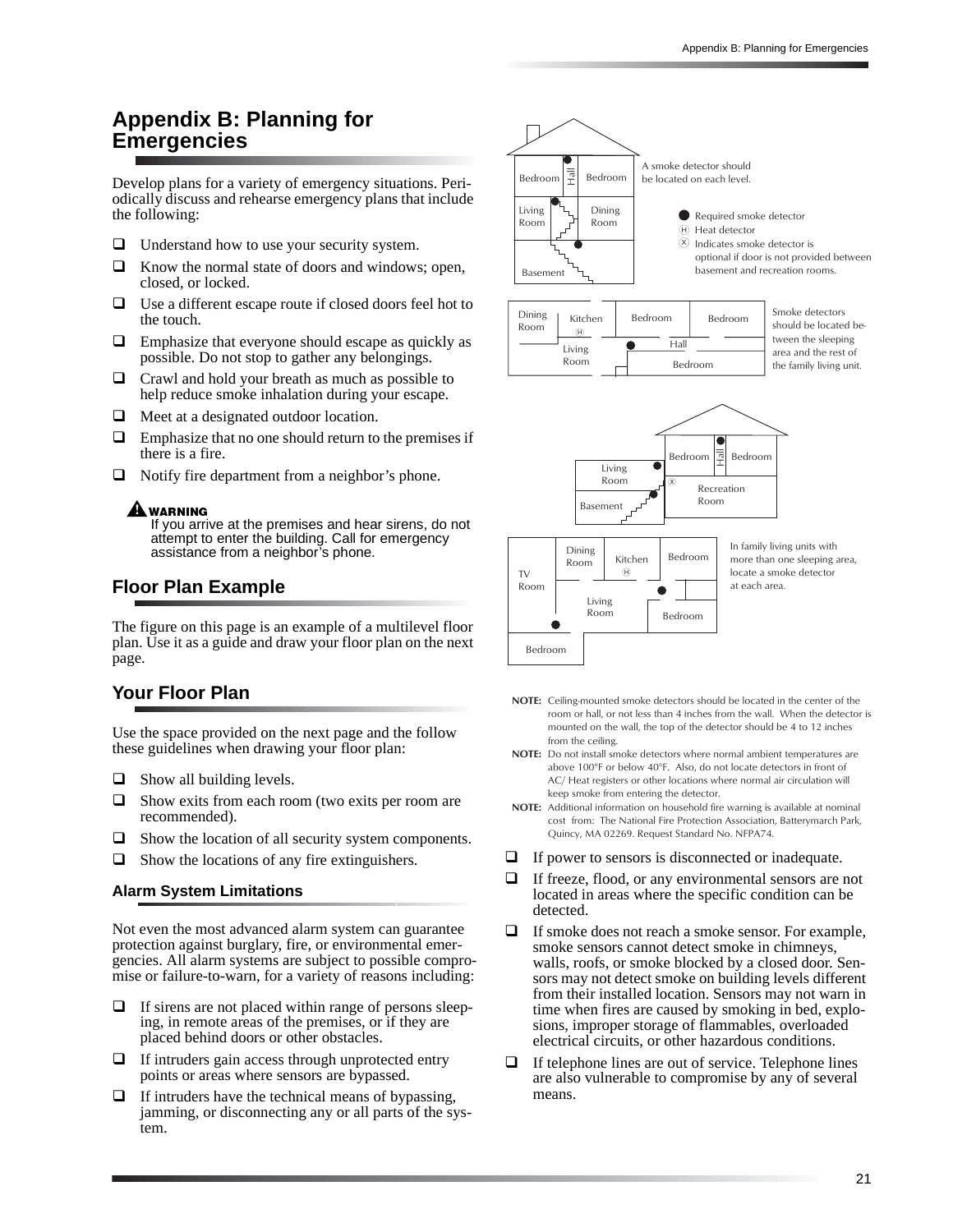Inadequate maintenance is the most common cause of alarm failure. Therefore, test your system once each week to verify sensors, sirens, and phone communications are all working correctly.

#### **Note**

Although having an alarm system can make you eligible for reduced insurance premiums, the system is no substitute for insurance.

#### $\blacktriangle$  warning

Security systems and devices cannot compensate you for life or property losses.

#### **If Your System Needs Service**

If you have any questions about your security system or if it ever needs servicing, please contact your security dealer.

Company Name \_\_\_\_\_\_\_\_\_\_\_\_\_\_\_\_\_\_\_\_\_\_\_\_\_\_\_\_\_\_\_

Address \_\_\_\_\_\_\_\_\_\_\_\_\_\_\_\_\_\_\_\_\_\_\_\_\_\_\_\_\_\_\_\_\_\_\_\_

City \_\_\_\_\_\_\_\_\_\_\_\_\_\_\_ State \_\_\_\_\_ Zip \_\_\_\_\_\_\_\_\_\_\_

Phone Number  $(\_\_)$ 

Contact Name \_\_\_\_\_\_\_\_\_\_\_\_\_\_\_\_\_\_\_\_\_\_\_\_\_\_\_\_\_\_\_

**Floor Plan of Your Home or Business**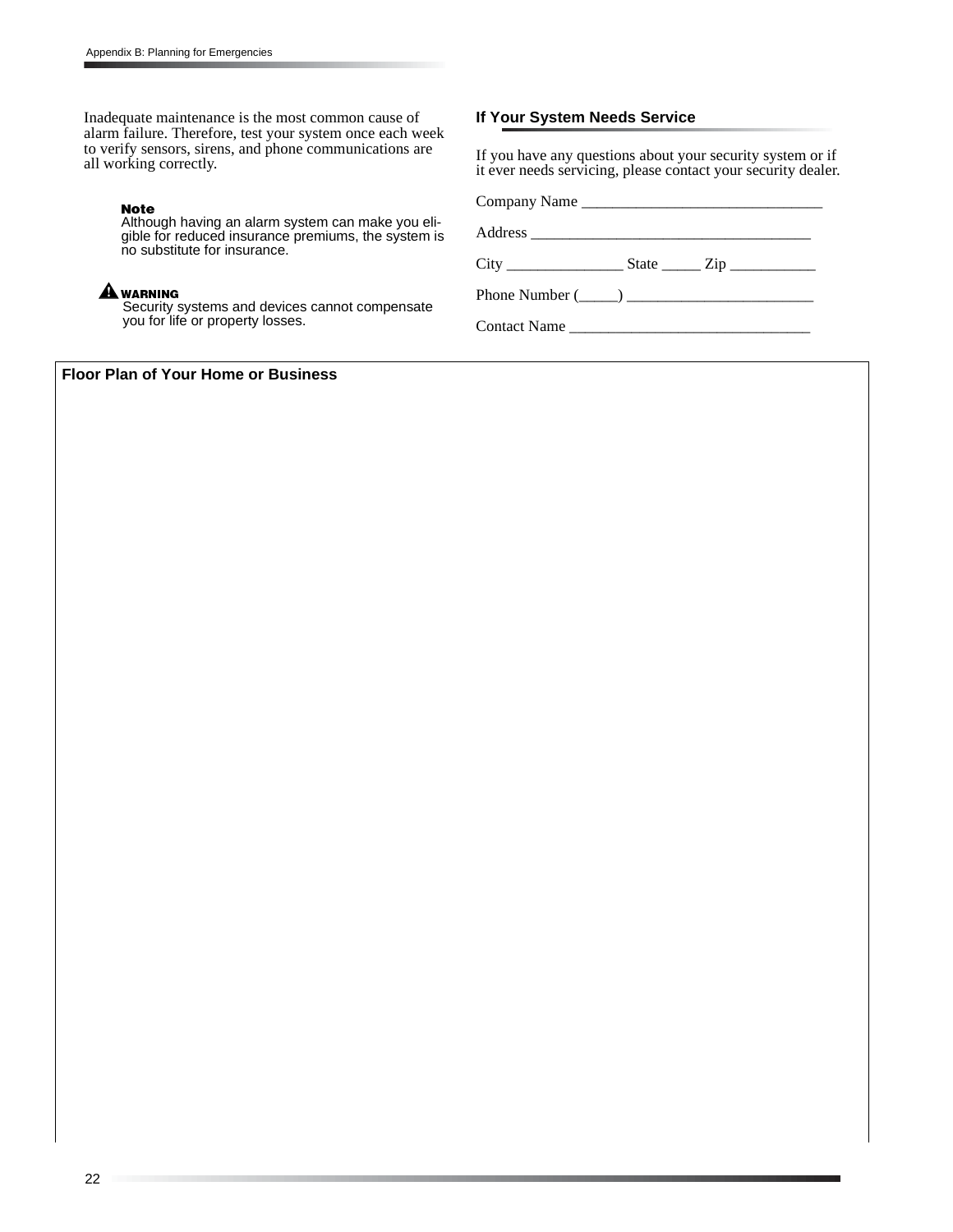## **Appendix C: Programming Your System**

You can program the following items on your system:

- $\Box$  System time and date
- □ User codes
- $\Box$  Downloading feature
- $\Box$  Silent Arming feature
- **Brightness of touchpads**
- $\Box$  Chime feature

### **Two Methods to Program Your System**

There are 2 methods for programming your system:

- $\Box$  Programming menus, which offer visual text cues from your touchpad.
- $\Box$  Programming shortcuts, which allow you to type in a sequence of numbers for a specific programming task.

Either method requires a valid System Master code. You cannot program the system using a regular user code.

#### **Using Programming Menus**

The programming menus are arranged much like a computer software program: menus containing multiple options.

To navigate through the menus:



#### **Examples of Programming Using Menus**

Here are two examples of programming using system menus. The examples describe each step involved in programming a user code and in erasing a user code from a fixed display touchpad.

#### **To change or assign a user access code:**

- 1. Enter the programming menus by pressing  $\boxed{\mathcal{Q}}$  + *System Master Code*.
- 2. Press  $\boxed{B}$  until the touchpad displays "USER CODES," then press  $\overline{\text{H}}$ .
- 3. Press  $\boxed{B}$  until the touchpad displays the type of code you wish to change (Regular User codes or System Master code), then press  $\mathbb{H}$ .

For example, if you want to change a Regular User code, press  $#$  when the touchpad displays "REG COD<sub>E</sub>S.'

4. Press  $\boxed{B}$  until the touchpad displays the user code you wish to change, then press  $\overline{\mathbb{H}}$ .

For example, if you want to change Regular User code 2, press  $\overline{\text{H}}$  when the touchpad displays "REG CODE  $02$ .

- 5. Enter the new code and press  $\vert \# \vert$ .
- 6. Press B. "BYPASS on/off" appears:
	- **P** Press  $\boxed{1 + \mathbb{H}}$  to turn the option *off* for this user code.
	- **P** Press  $\boxed{2} + \boxed{H}$  to turn the option *on* for this user code.
- 7. Press B. "TESTS on/off" appears:
	- **P** Press  $\boxed{1 + \boxed{H}}$  to turn the option *off* for this user code.
	- **P** Press  $\boxed{2} + \boxed{H}$  to turn the option *on* for this user code.
- 8. Press  $\mathbb{F} + \mathbb{B}$  to move to the next user code, or  $\mathbb{F} +$  $[4] + \n\overline{4}$  to exit the programming menus.

**Note** 

The system will not accept the same code for two different users.

#### **To erase a user code:**

- 1. Enter the programming menus by pressing 9 + *System Master Code*.
- 2. Press **B** until the touchpad displays "USER CODES," then press  $\sharp$ .
- 3. The touchpad displays "REG CODES." Press  $\#$ . (You cannot delete the System Master code.)
- 4. Press  $\mathbb{B}$  until the touch paddis plays the user code you wish to erase, then press  $\vert \underline{\#} \vert$ .

For example, if you want to change User code 4, press ƒ when the touchpad displays "REG CODE 04," or "USER 04."

- 5. Enter the System Master code you used in Step 1 and press  $\#$ . The deleted code appears as "REG  $\overline{04}$  ----".
- 6. Press  $\mathbb{E} + \mathbb{B}$  to move to the next user code, or  $\mathbb{E} +$  $\frac{44}{4} + \frac{44}{10}$  to exit the programming menus.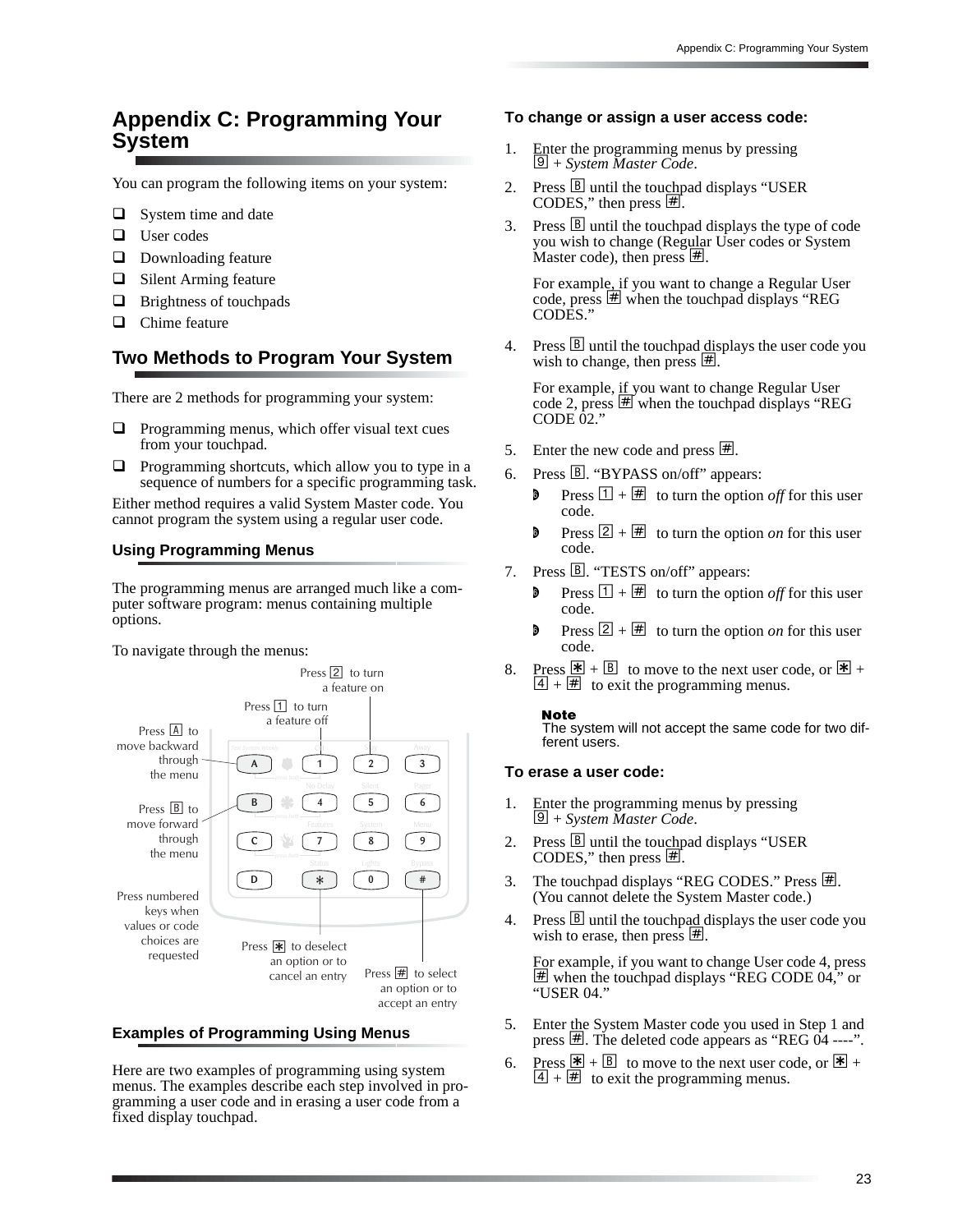## **Programming Menus**

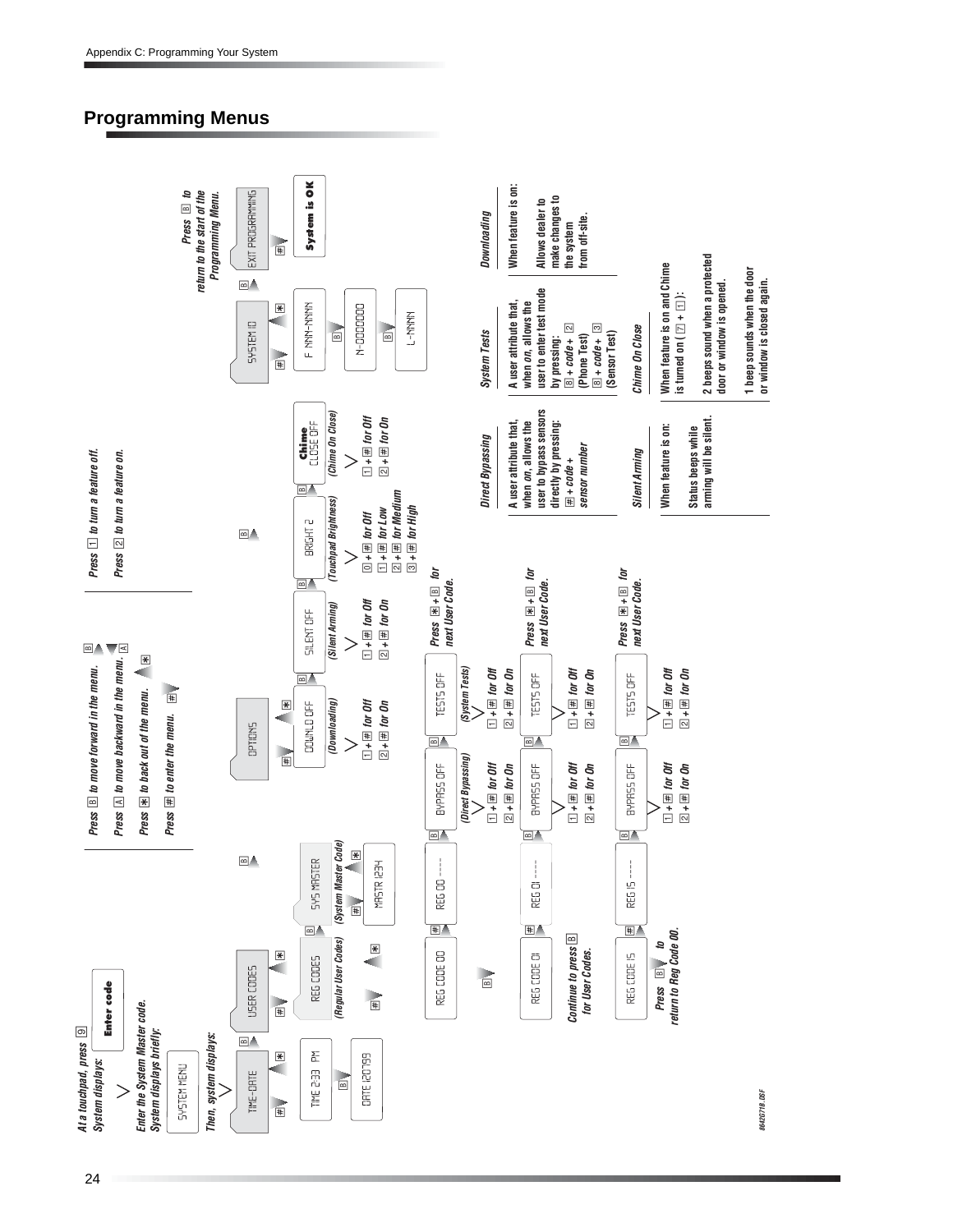#### **Using Programming Shortcuts**

A programming shortcut is a number that gets you to a particular spot in the programming menus. A series of shortcut numbers takes you directly to the feature or code you want to change.

The table below lists:

- 1. How to enter the programming menus.
- 2. User programming tasks.
- 3. The sequence of keystrokes to take you to the task.
- 4. Specific information to enter for the task.
- 5. How to accept an entry.
- 6. How to exit the programming menus.

| <b>Enter</b><br>programming<br>menus: | 2. Choose programming<br>task. | 3. Enter $\mathbb{H} + \mathbb{H}$ ,<br>then key<br>sequence. | 4. Enter value or<br>choice.                  | 5. Secure<br>choice. | 6. Exit<br>programming<br>menus. |
|---------------------------------------|--------------------------------|---------------------------------------------------------------|-----------------------------------------------|----------------------|----------------------------------|
|                                       | Set system time                | 0 <sub>0</sub>                                                | Time in 24-hour<br>format (Enter 4<br>digits) |                      |                                  |
|                                       | Set system date                | 01                                                            | Enter 6-digit date in<br>mm/dd/yy format      |                      |                                  |
|                                       | Change User code 00            | 10000                                                         | 4-digit code                                  |                      |                                  |
|                                       | Direct Bypassing for User 00   | 10001                                                         | $\boxed{1}$ (Off) or $\boxed{2}$ (On)         |                      |                                  |
|                                       | System Tests for User 00       | 10002                                                         |                                               |                      |                                  |
|                                       | Change User code 01            | 10010                                                         | 4-digit code                                  |                      |                                  |
|                                       | Direct Bypassing for User 01   | 10011                                                         | $\boxed{1}$ (Off) or $\boxed{2}$ (On)         |                      | $\mathbf{X} + 4 + 4$             |
|                                       | System Tests for User 01       | 10012                                                         |                                               |                      |                                  |
|                                       | Change User code 02            | 10020                                                         | 4-digit code                                  | [#]                  |                                  |
|                                       | Direct Bypassing for User 02   | 10021                                                         | $\boxed{1}$ (Off) or $\boxed{2}$ (On)         |                      |                                  |
|                                       | System Tests for User 02       | 10022                                                         |                                               |                      |                                  |
| $\boxed{9}$ + Master Code             | Change User code 03            | 10030                                                         | 4-digit code                                  |                      |                                  |
|                                       | Direct Bypassing for User 03   | 10031                                                         | $\boxed{1}$ (Off) or $\boxed{2}$ (On)         |                      |                                  |
|                                       | System Tests for User 03       | 10032                                                         |                                               |                      |                                  |
|                                       | Change User code 04            | 10040                                                         | 4-digit code                                  |                      |                                  |
|                                       | Direct Bypassing for User 04   | 10041                                                         | $\boxed{1}$ (Off) or $\boxed{2}$ (On)         |                      |                                  |
|                                       | System Tests for User 04       | 10042                                                         |                                               |                      |                                  |
|                                       | Change User code 05            | 10050                                                         | 4-digit code                                  |                      |                                  |
|                                       | Direct Bypassing for User 05   | 10051                                                         | $\boxed{1}$ (Off) or $\boxed{2}$ (On)         |                      |                                  |
|                                       | System Tests for User 05       | 10052                                                         |                                               |                      |                                  |
|                                       | Change User code 06            | 10060                                                         | 4-digit code                                  |                      |                                  |
|                                       | Direct Bypassing for User 06   | 10061                                                         | $\boxed{1}$ (Off) or $\boxed{2}$ (On)         |                      |                                  |
|                                       | System Tests for User 06       | 10062                                                         |                                               |                      |                                  |
|                                       | Change User code 07            | 10070                                                         | 4-digit code                                  |                      |                                  |
|                                       | Direct Bypassing for User 07   | 10071                                                         | $\boxed{1}$ (Off) or $\boxed{2}$ (On)         |                      |                                  |
|                                       | System Tests for User 07       | 10072                                                         |                                               |                      |                                  |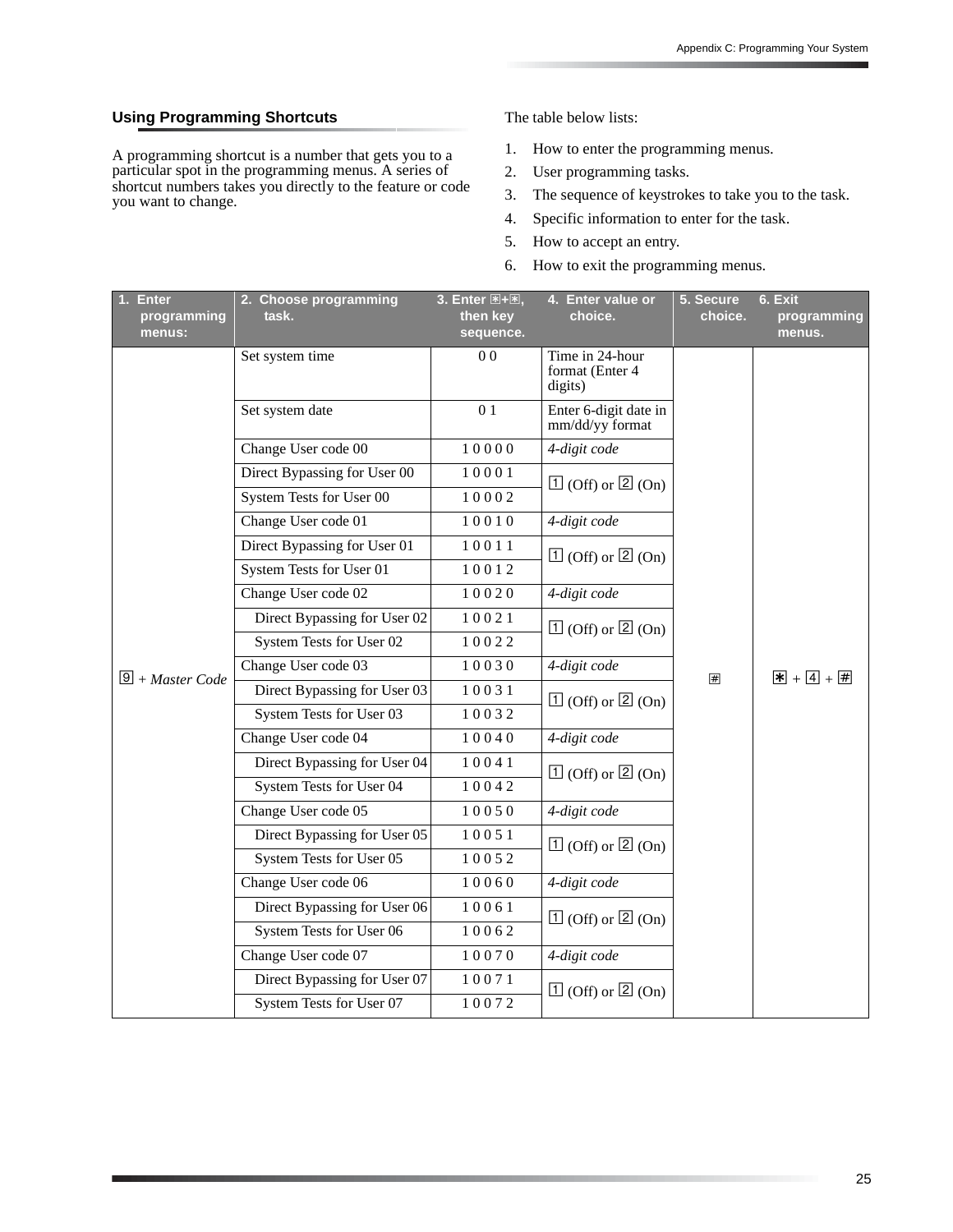| <b>Enter</b><br>1.<br>programming<br>menus: | 2. Choose programming<br>task. | 3. Enter $\mathbb{E} + \mathbb{E}$ ,<br>then key<br>sequence. | 4. Enter value or<br>choice.                                                       | 5. Secure<br>choice. | 6. Exit<br>programming<br>menus. |
|---------------------------------------------|--------------------------------|---------------------------------------------------------------|------------------------------------------------------------------------------------|----------------------|----------------------------------|
|                                             | Change User code 08            | 10080                                                         | 4-digit code                                                                       |                      |                                  |
|                                             | Direct Bypassing for User 08   | 10081                                                         | $\boxed{1}$ (Off) or $\boxed{2}$ (On)                                              |                      |                                  |
|                                             | System Tests for User 08       | 10082                                                         |                                                                                    |                      |                                  |
|                                             | Change User code 09            | 10090                                                         | 4-digit code                                                                       |                      |                                  |
|                                             | Direct Bypassing for User 09   | 10091                                                         | $\boxed{1}$ (Off) or $\boxed{2}$ (On)                                              |                      |                                  |
|                                             | System Tests for User 09       | 10092                                                         |                                                                                    |                      |                                  |
|                                             | Change User code 10            | 10100                                                         | 4-digit code                                                                       |                      |                                  |
|                                             | Direct Bypassing for User 10   | 10101                                                         | $\boxed{1}$ (Off) or $\boxed{2}$ (On)                                              |                      |                                  |
|                                             | System Tests for User 10       | 10102                                                         |                                                                                    |                      |                                  |
|                                             | Change User code 11            | 10110                                                         | 4-digit code                                                                       |                      |                                  |
|                                             | Direct Bypassing for User 11   | 10111                                                         | $\boxed{1}$ (Off) or $\boxed{2}$ (On)                                              |                      |                                  |
|                                             | System Tests for User 11       | 10112                                                         |                                                                                    |                      |                                  |
|                                             | Change User code 12            | 10120                                                         | 4-digit code                                                                       |                      |                                  |
|                                             | Direct Bypassing for User 12   | 10121                                                         | $\boxed{1}$ (Off) or $\boxed{2}$ (On)                                              |                      | $\mathbb{F} + 4 + 4$             |
|                                             | System Tests for User 12       | 10122                                                         |                                                                                    |                      |                                  |
|                                             | Change User code 13            | 10130                                                         | 4-digit code                                                                       | #                    |                                  |
| $9 + Master Code$                           | Direct Bypassing for User 13   | 10131                                                         | $\boxed{1}$ (Off) or $\boxed{2}$ (On)                                              |                      |                                  |
|                                             | System Tests for User 13       | 10132                                                         |                                                                                    |                      |                                  |
|                                             | Change User code 14            | 10140                                                         | 4-digit code                                                                       |                      |                                  |
|                                             | Direct Bypassing for User 14   | 10141                                                         | $\boxed{1}$ (Off) or $\boxed{2}$ (On)                                              |                      |                                  |
|                                             | System Tests for User 14       | 10142                                                         |                                                                                    |                      |                                  |
|                                             | Change User code 15            | 10150                                                         | 4-digit code                                                                       |                      |                                  |
|                                             | Direct Bypassing for User 15   | 10151                                                         | $\boxed{1}$ (Off) or $\boxed{2}$ (On)                                              |                      |                                  |
|                                             | System Tests for User 15       | 10152                                                         |                                                                                    |                      |                                  |
|                                             | Change System Master Code      | 110                                                           | 4-digit code                                                                       |                      |                                  |
|                                             | Downloading                    | 20                                                            | $\boxed{1}$ (Off) or $\boxed{2}$ (On)                                              |                      |                                  |
|                                             | <b>Silent Arming</b>           | 21                                                            | $\boxed{1}$ (Off) or $\boxed{2}$ (On)                                              |                      |                                  |
|                                             | <b>Touchpad Brightness</b>     | 22                                                            | $\boxed{0}$ for Off<br>$\boxed{1}$ for Low<br>$\boxed{2}$ for Medium<br>3 for High |                      |                                  |
|                                             | Chime on Close                 | 25                                                            | $\boxed{1}$ (Off) or $\boxed{2}$ (On)                                              |                      |                                  |
|                                             | <b>Factory Code</b>            | 30                                                            |                                                                                    |                      |                                  |
|                                             | <b>System Number</b>           | 3 1                                                           |                                                                                    |                      |                                  |
|                                             | <b>System Level</b>            | 32                                                            |                                                                                    |                      |                                  |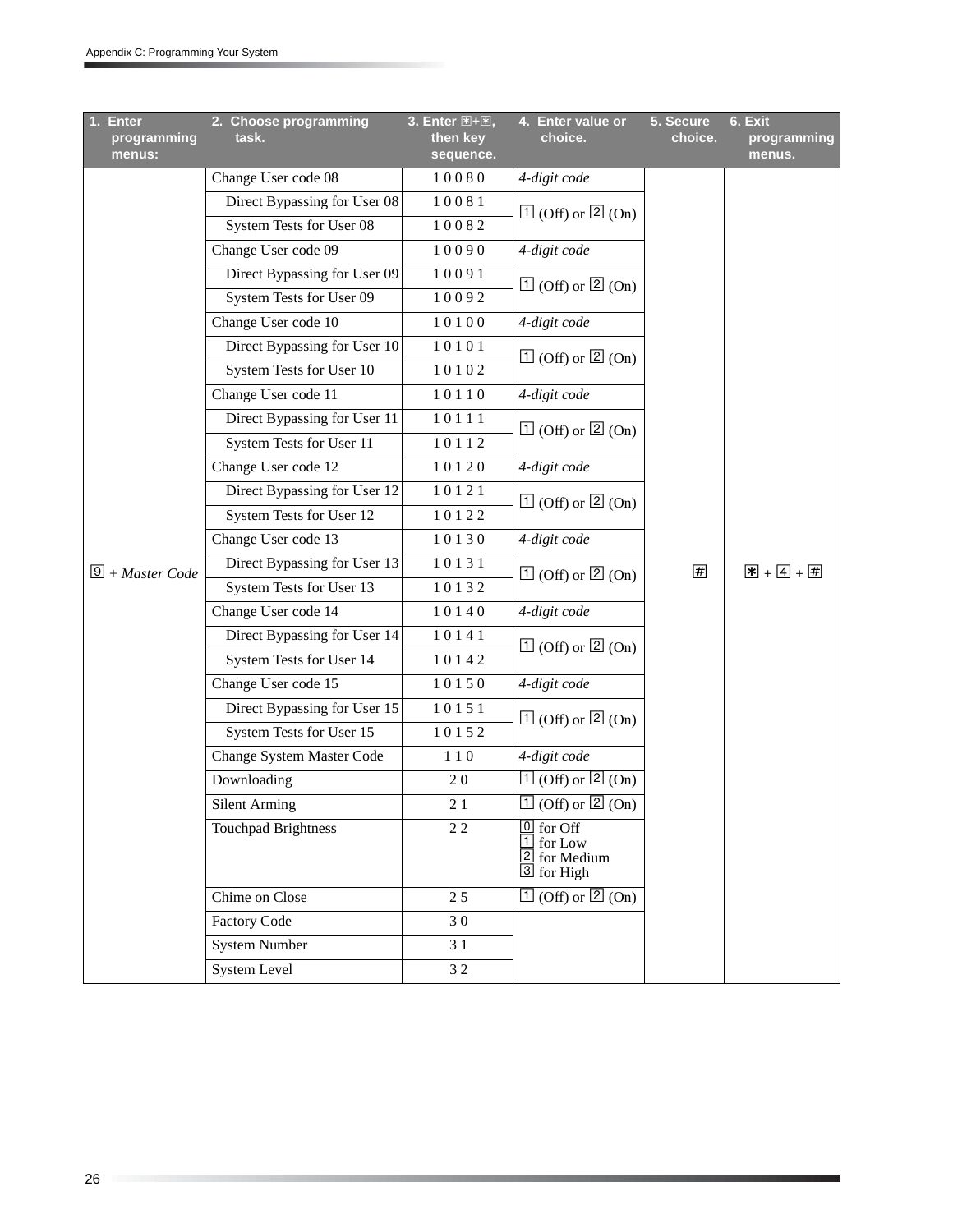## **Index**

#### **A**

AC POWER FAILURE 17 AC power fail 11 Access Codes 2, 9 Accidental Alarms 4, 5, 14, 19 Account Number 12, 18 alarms, canceling 2, 3, 19 Alarms, fire and smoke 2 Arming levels 3 Arming Your System 3-4, 6, 10 Arming, keychain touchpad 4 Auxiliary panic alarm i, 1, 8

#### **B**

Battery backup 17, 20 Battery low, sensor 17 Battery, low 17 Beeps, see trouble, key, touchpad, or status Bypassing a sensor 7

#### **C**

Chime feature 2, 4, 23 Commands at a Glance i

#### **D**

Date 10, 25 Dialer Abort 19 Download feature 13, 26

#### **E**

Emergencies 21 Entry Delay 5, 20 Environmental sensors 1, 5, 7, 15, 19, 21 Event code 12 Exit Delay 5, 20 Exit extension 6 Extended delay 6

#### **F**

false alarms 4, 5, 14 Fire panic alarm i, 8 Floor plan 21, 22

#### **H**

Heat detectors, sensors 1, 5, 7, 15 Hi-Tech Wireless Handheld touchpads 1

#### **K**

Key Beeps 2 keychain touchpads 1, 4, 6, 7, 8, 15, 19

**L** Latchkey paging i, 11, 12, 20 Level 3-AWAY i, 2, 3, 4, 5, 6, 16, 20 Lights i

#### **M**

Memory failure 17

#### **N**

No Activity Feature 13, 20 No delay i, 6

**O** opening doors or windows 1, 4, 6, 13 **P** Pager Notification 2, 11, 12, 20 Panic alarms 1, 8, 15 Phone Communication Test i, 14 Phone failure trouble 17 Police panic alarm i, 8, 19 Programming 9, 23, 24, 25 **Q** Quick Arm 4, 20 Quick Exit 4, 20 **R** Reports, opening and closing 11, 12, 20 **S** Sensor supervisory 17 sensor test i, 14 Sensor trouble 17 Setting the time and date 10 Silencing trouble beeps 16 Silent arming feature i, 10 Siren time-out 9 Smoke Sensors, clearing 3, 19 Status i, 7 Status Beeps 2, 8, 10 Streamlining the page 12, 20 System alarm sounds 8 System Information 13, 20 System master code 9, 18 System, status i, 2, 7-8, 16 System, testing 14, 15 **T** Tamper, sensor 17 Test, automatic 14 manual 14 sirens 14 phone 14 Touchpad 4 Touchpad beeps 11 Touchpad tamper feature 10, 19 Touchpads 1, 10, 11, 19 touchpads 1 Trouble Beeps 2, 11, 14, 16 Trouble beeps, causes of 17 Trouble beeps, stopping 16 Trouble Messages 16, 17 Troubleshooting 16 **U** User code 9, 14, 23 **W**

Window sensor 1, 3 window sensor 3, 6, 15